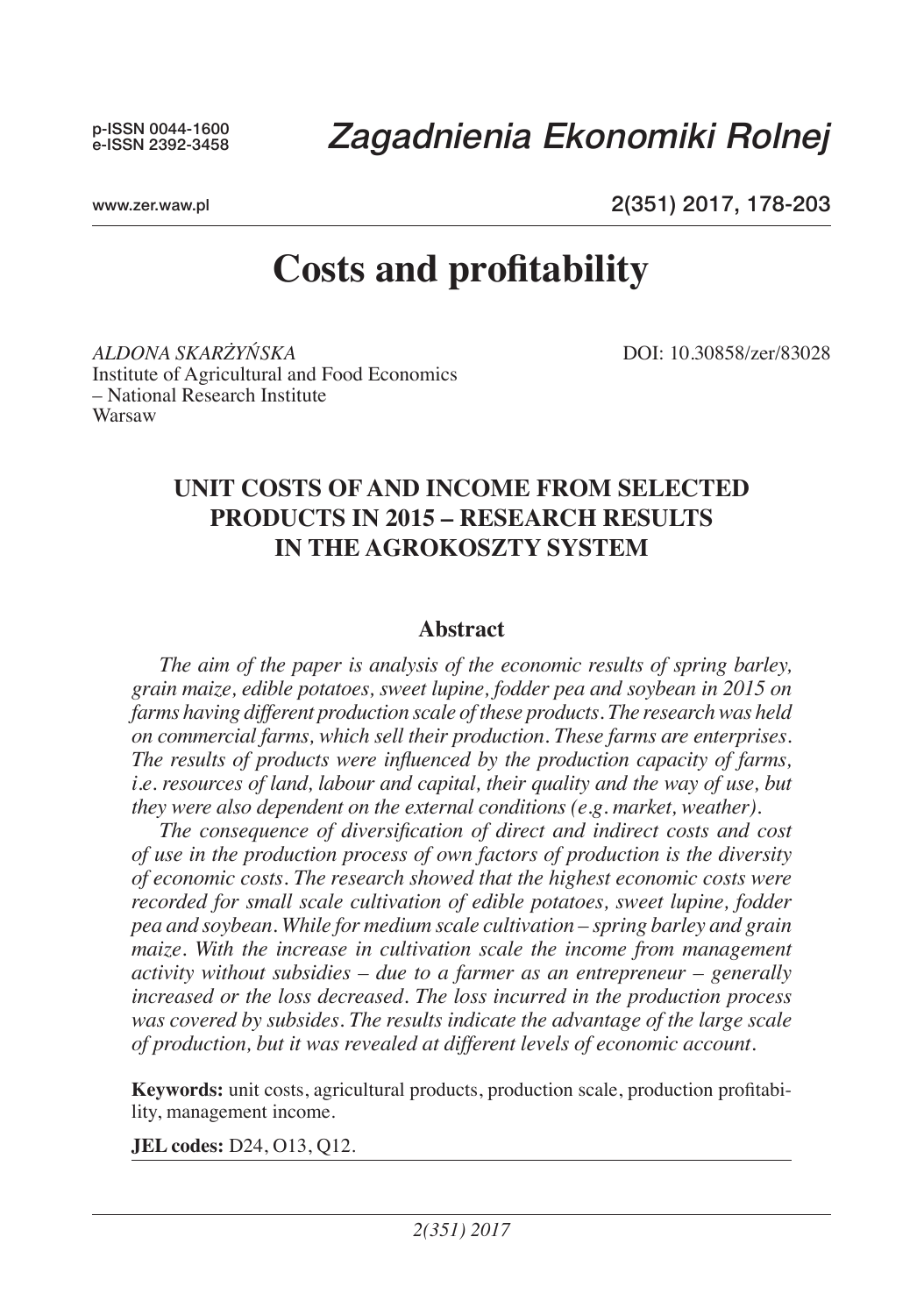# **Introduction**

The basic reason for running commercial agricultural production is income corresponding to expectations. It is the key goal of the farmer as an entrepreneur working on their own account (the term "on their own account" means a person incurring business risk). Execution of this objective requires, however, relevant organisation of the production process and cooperation between many factors.

Agricultural enterprise is an economic unit aimed at manufacture of agricultural products for sales or providing agricultural services for the needs of agriculture, separated in terms of organisational (constitutes a set of three factors: land, labour and capital), economic (covers expenditures from own revenues) and legal (bears not only economic but also legal liability for its operations) aspects. Thus, farmers running commercial farms, i.e. farms that direct their production for sales, have the character of enterprises. Farmers are actually enterprises (Manteuffel, 1984; Ziętara, 1998).

Agricultural enterprises operate in the environment subject to many changes, they are also affected by changes in the surrounding. Random events that happen in agriculture, such as droughts, floods or frosts, are unforeseeable, but they may have a major influence. The surrounding of agriculture also changes dynamically. The impact of external forces on agriculture (farms) much strengthened since Poland's accession to the EU. The globalization process also has its impact. These conditions are manifested, e.g., in forming the level and direction of changes in prices of agricultural products.

Research shows that costs of factors of production grow faster than product prices, this fact suggests direction of adjustments on farms. They should be directed at updating production processes, growth in production effectiveness and labour efficiency as well as substitution of live with objectified labour inputs (Runowski, 2009).

The rules operating in the market economy force farmers to increase both farming efficiency and production scale. The paper presents the production and economic results for spring barley, grain maize, edible potatoes, sweet lupine, fodder pea and soybean in 2015 on farms having different production scale of these products.

# **Research methodology**

Empirical data characterising the researched production activities, i.e. spring barley, grain maize, edible potatoes, sweet lupine, fodder pea and soybean, were collected from individual farms located all over Poland. These farms were selected by way of nonprobability sampling from a representative sample of farms from the field of observation of the Polish FADN. The selection of farms for each activity was done independently. It was preconditioned by a defined scale of its production and farmer's approval for research. The data describing the researched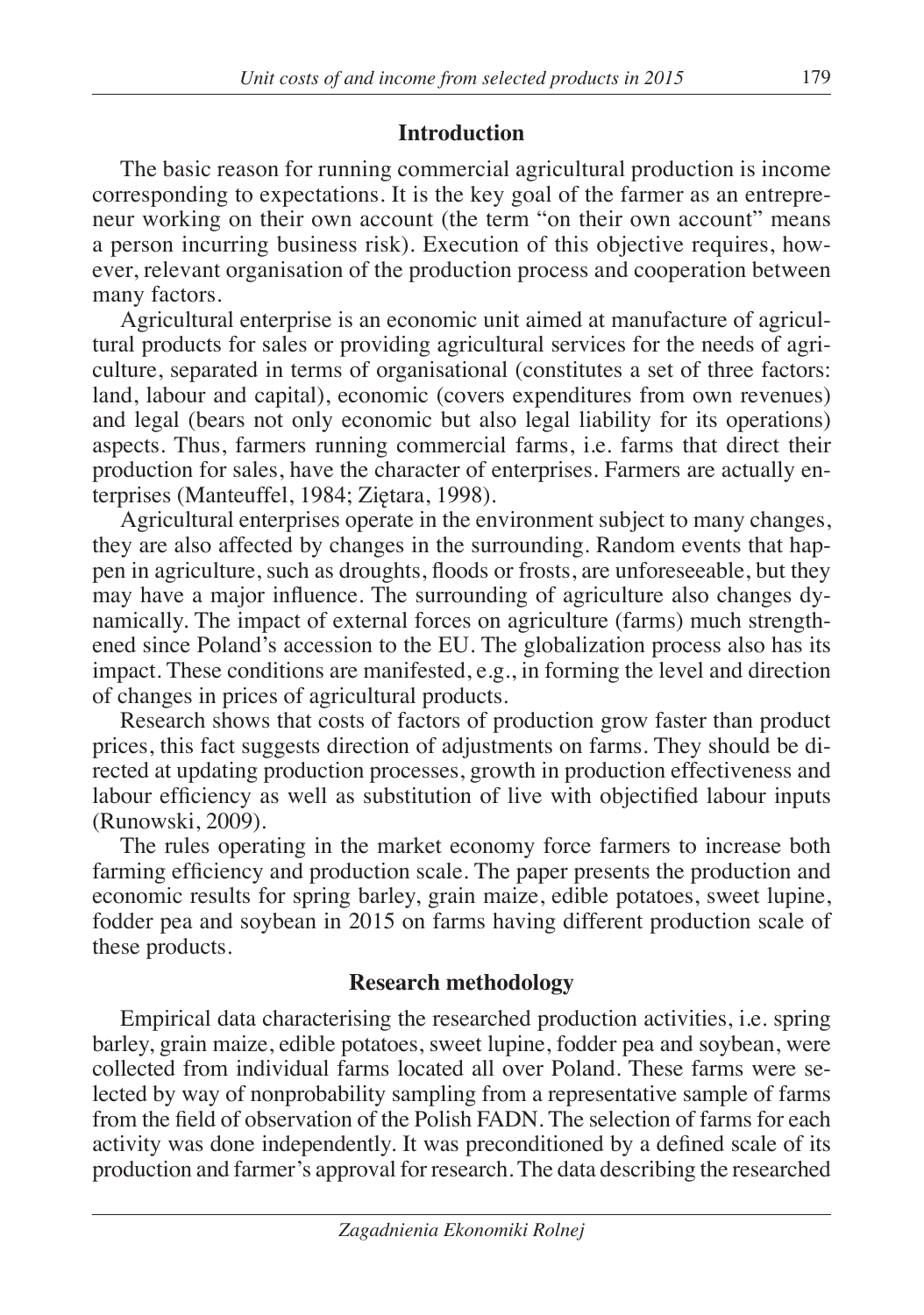activities (agricultural products<sup>1</sup>) were gathered using the AGROKOSZTY system methodology. They were supplemented with the data from the Polish FADN and next processed according to the drawn up assumptions.

The research covered revenues (value of potentially commercial production per 1 ha of cultivation), costs and economic effects. A measure for assessment of obtained effects were income categories (analysed with and without subsidies), i.e. gross margin, operating income and management income. Below please find how to calculate these categories:

```
gross margin = production value – direct costs,
operating income = production value – total costs (direct + indirect),
management income = production value – economic costs,
   or
```
management income = operating net value added – alternative cost of factors of production.

Subsidies (direct payments) are a form of income support for agricultural producers, in the accounts the following are considered: single area payment, greening payment and additional payment and in case of legumes also payment to protein crops. Based on data concerning the amount of payments received to the researched products on farms, where research was held and the amount of direct payment rates in 2015 and the rules of granting them, the maximum amount of payments was calculated that farmers could get upon meeting all of the required conditions. Given the objective, for which the generated information are to be used, the payments may be considered at different levels of the economic account, i.e. at the level of gross margin, operating income and management income. The accounts failed to take into account the amount of the output and input VAT.

**Production value** of agricultural products is the sum of value of main products and byproducts under market turnover. It is determined by market selling prices or by loco selling prices of a farm (i.e. in the area of a farm). Hence, it depends on the crop yield level and selling price of products. Losses occurring after harvest are deducted from production value (e.g. during cleaning, storage).

**Direct costs** reflect the costs incurred over the entire production cycle, thus they illustrate the market conditions. Twelve subsequent months of a calendar year were taken as the accounting period. However, for some plant production activities (especially winter plants) the incurred inputs and direct costs reflect the entire production cycle, i.e. all inputs and costs connected to production that occur in the year preceding the research and in the year of the research. Information on incurred inputs and direct costs in case of plant production always refer to the area of harvest of the researched activity. The components of direct costs

<sup>1</sup> Depending on the context, the terms "agricultural production activities" and "agricultural products" will be used interchangeably but they should be treated as identical.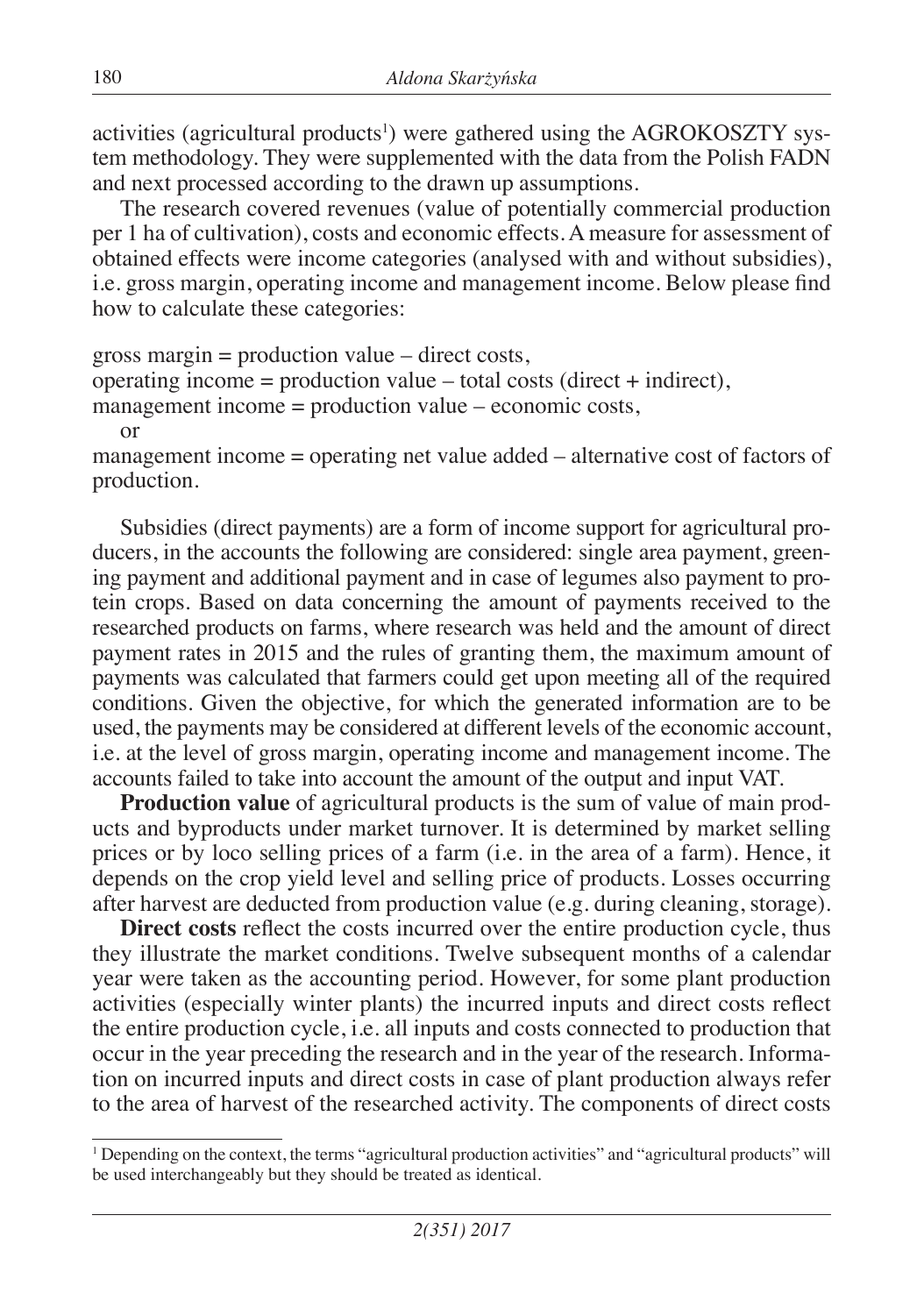from outside of a farm are determined by purchase prices, while components of costs generated by a farm (e.g. seed material) – by loco selling price of a farm. Respective cost components are reduced by the subsidies granted.

A rule regulating the eligibility of specified cost components for direct costs is simultaneous meeting of the three conditions, i.e.:

- these costs may be assigned to any specific activity without any doubt,
- their amount has a proportional link with production scale,
- they have direct impact on production volume (size and value).

# **Direct costs of crop production include:**

- seed material and planting material (purchased or manufactured on a farm),
- purchased fertilisers<sup>2</sup> (*excluding lime*),
- plant protection products,
- growth regulators (*rooting agents, growth substances, defoliants*),
- insurance directly on the given activity,
- specialist costs covering:
	- specialist expenditures on crop production,
	- specialist services,
	- occasional hire to specialist works.

The accounts, which lead to calculation of income from activity, capture direct and indirect costs. Direct costs are allocated to products in a direct manner, based on respective source documents. Whereas **indirect costs** are taken from the Polish FADN database. Indirect costs can be determined as costs of readiness to production, which are incurred on account of functioning or only existence of a farm. Indirect costs of a farm are broken down into actual and estimated indirect costs (Goraj and Mańko, 2004).

# **Actual indirect costs include:**

- farming overheads electricity, heating and power fuel, current repairs, overhauls and inspections, services, insurance (e.g. buildings, property and vehicle), other costs, e.g. payment for water, phone;
- taxes agricultural, forestry, on special sections, on property and other, e.g., means of transport;
- costs of external factors costs of hired labour, lease rents and interest rates. **Estimated indirect costs cover depreciation of:**
- buildings and structures,
- machinery and technical equipment,
- means of transport,
- drainage facilities,
- orchards and perennial plantations,
- intangible assets,
- completed investments in foreign fixed assets.

<sup>&</sup>lt;sup>2</sup> Cost of purchased fertilisers covers also specialised taxes on fertilisation.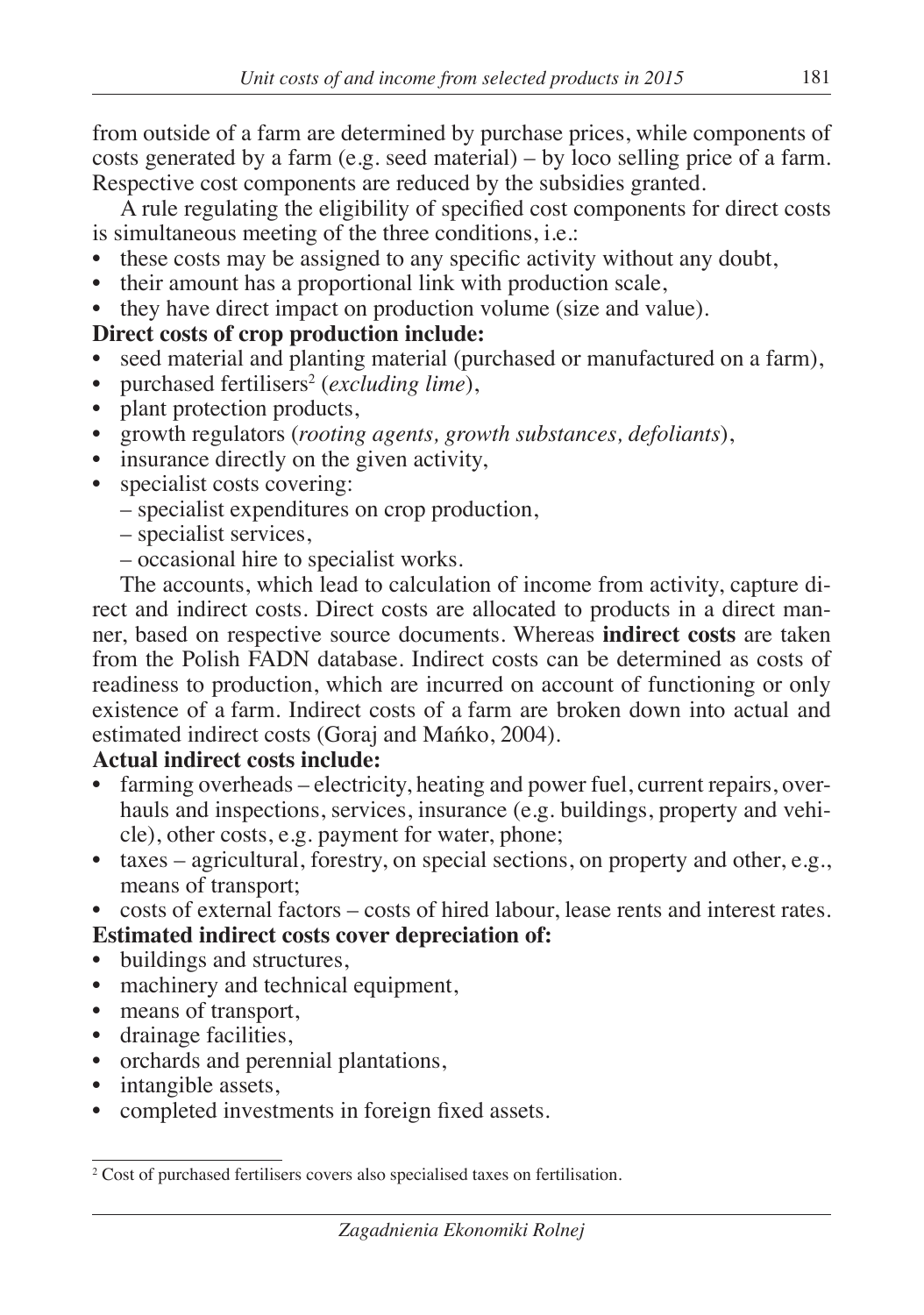Indirect costs at the time of their occurrence cannot be allocated into products, these are common costs for the entire farm, distribution keys are used for their allocation. In line with the applied methodology, the indirect costs of a farm were divided between activities according to the share of production value of each of them in the production of a farm in total.

Costs of use of **own factors of production** (i.e. labour, land and capital) is an opportunity cost. In line with the adopted methodology (Skarżyńska, 2010) own labour was valued at standard rate set on the basis of the average level of remuneration in a given year paid to workers hired in the entire national economy (according to GUS). It was assumed that one full-time employee works in agriculture for 2120 hours per year. Payment per 1 hour of labour thus calculated amounted to PLN 14.73 in 2015. Lease rent was taken as the measure of land cost. The applied algorithm considers the type and class of land and tax region in line with the principles applicable for calculation of the agricultural tax<sup>3</sup>. Such approach means that a major impact on the amount of the estimated land cost, apart from the soil valuation class, falls to the regional location of farms which are in the research sample of respective production activities. Land rent is expressed in natural units, i.e. dt of wheat. The amount of units depends on the soil class and tax region. The value of rent was determined according to the average buying-in price of wheat in the country (in 2015 – PLN 66.83 per dt). The cost of operating capital is deemed to be the value of inputs incurred on current means of production. The cost of capital was estimated according to the percentage rate for contributions to the current account, average interest in commercial banks was assumed which in 2015 was at 0.60% annually (according to GUS). It was assumed that the working capital was frozen for 6 months. The cost of fixed capital was calculated based on the current value of involved fixed assets. It was deemed that the capital was frozen for 1 year, its average interest in 2015 was assumed at 1.70% (according to GUS) in commercial banks.

**Management income** is an economic category less full costs of production, which in literature are termed as economic costs (Samuelson and Nordhaus, 1995). This income is for the farmer the fee for entrepreneurship and taking up innovative activities and the use of owned knowledge and organisational skills in production process management.

The results of production activities were presented as averages for the entire research sample of farms and for groups classified according to the production scale of researched activities. Horizontal analysis was used, which compares the parameters characterising each of them on separated scale ranges. For the needs of the analysis, three scale ranges were selected, i.e. small, medium and large. But for fodder pea and soybean, due to rather small sample, it was possible to

<sup>&</sup>lt;sup>3</sup> The manner of determining the amount of lease rent was developed using the principles for determining the lease rent by the Agricultural Property Agency.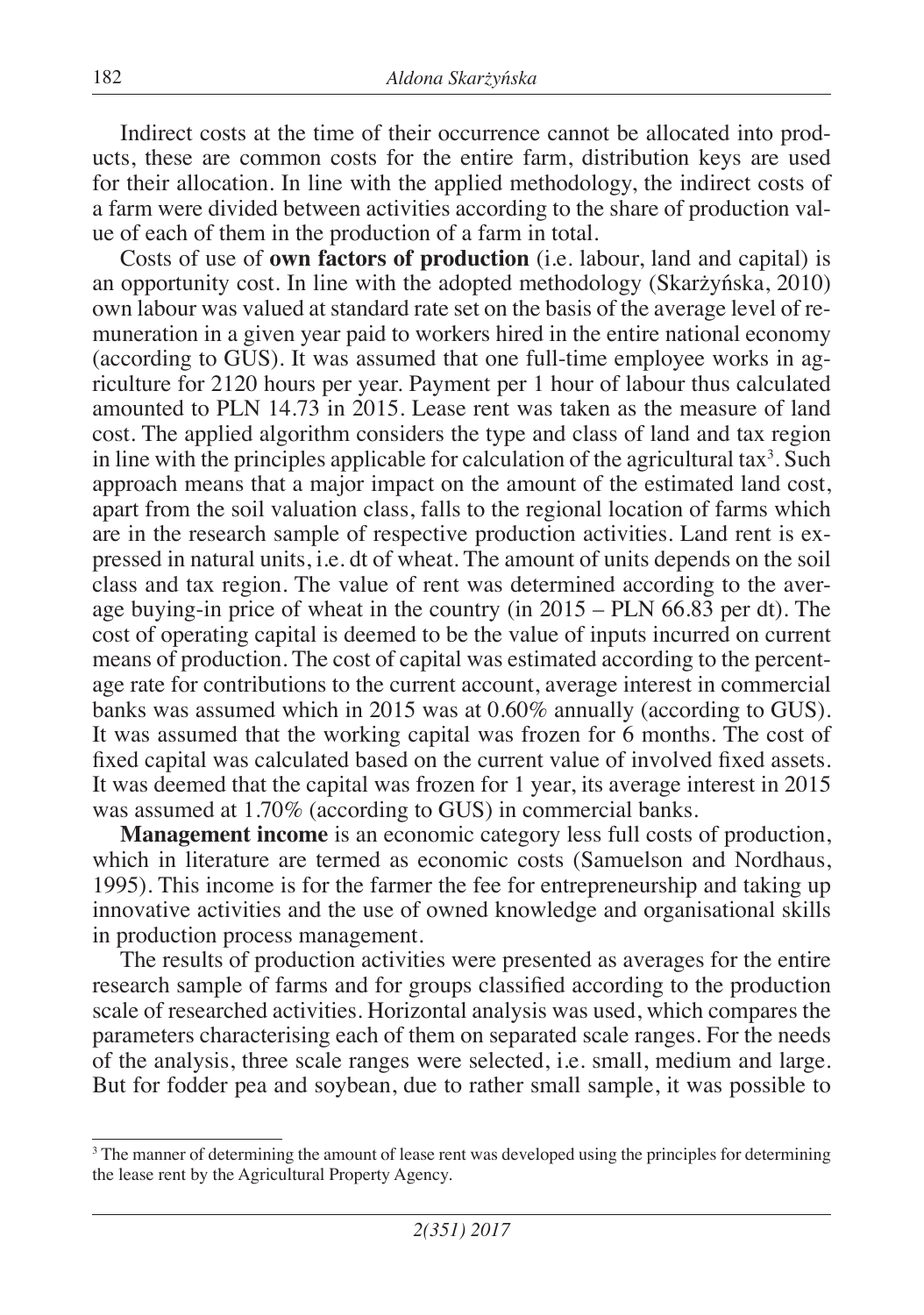select only two ranges, i.e. small and large. Cultivation area was the used scale criterion. When dividing the research sample of farms conducting respective activities into groups differing by the size of production scale, the size of the sample and distribution of the property, which was the scale criterion, were taken into account. It was assumed that the number of farms in separated scale ranges is as large as possible, the average level of the property taken as the scale criterion is close to the median of the property and limits of scale ranges are not in contact with each other. These factors decided on the selection of three or two scale ranges; as a result the number of farms in separated ranges does not cover the entire research sample.

The size of production scale ranges is relative, which means that the scale size taken as large can be considered as small for farms of different area structure and different production organisation. Moreover, given the non-probability sampling, the research results cannot be statistically generalised for all individual farms in the country. Despite this, they are an important premise as regards selection of the scale size which has the opportunity to ensure relatively high efficiency of conducted production. They also allow us to present some phenomena and correlations and in this context they give grounds to formulate conclusions referring not only to the researched sample.

The research results in a broader sense were the subject of the publication (Skarżyńska, 2016), which broadly discussed the production and economic situation of the researched agricultural production activities. In this paper, the analysis of results was synthetically captured. The results of calculations (in nominal values) were presented in tables. Given the electronic data processing technique, in some cases the sums of component parts may differ from the "total" values.

# **Research results**

According to GUS data, 2015 was the third year in a row when the market conditions of agricultural production were unfavourable for agricultural producers. As a result of a stronger drop in prices of agricultural products sold by farmers (by 4.9%) than purchased by them (by 2.2%), the "price scissors" ratio was at an unfavourable level and amounted to 97.3%. These conditions influenced the economic results of the researched agricultural products.

In 2015, **spring barley** allowed to obtain operating income less subsidies, but its level was not high (Table 1). On average in the sample for spring barley, cultivation on the area of 8.61 ha gave PLN 717 per ha. The amount of income differed depending on the scale of cultivation, for small scale (1-3 ha) from 1 ha farmers got PLN 170, medium  $(6-12 \text{ ha}) - \text{PLN}$  550, and large  $(15-45 \text{ ha}) - \text{PLN}$ 956. Along with a growth in cultivation area of spring barley – production results improved, the selling price of grains also grew, although in two first scale ranges it was similar. The factor determining the level of income was production value, in case of medium scale barley cultivation its growth dynamics was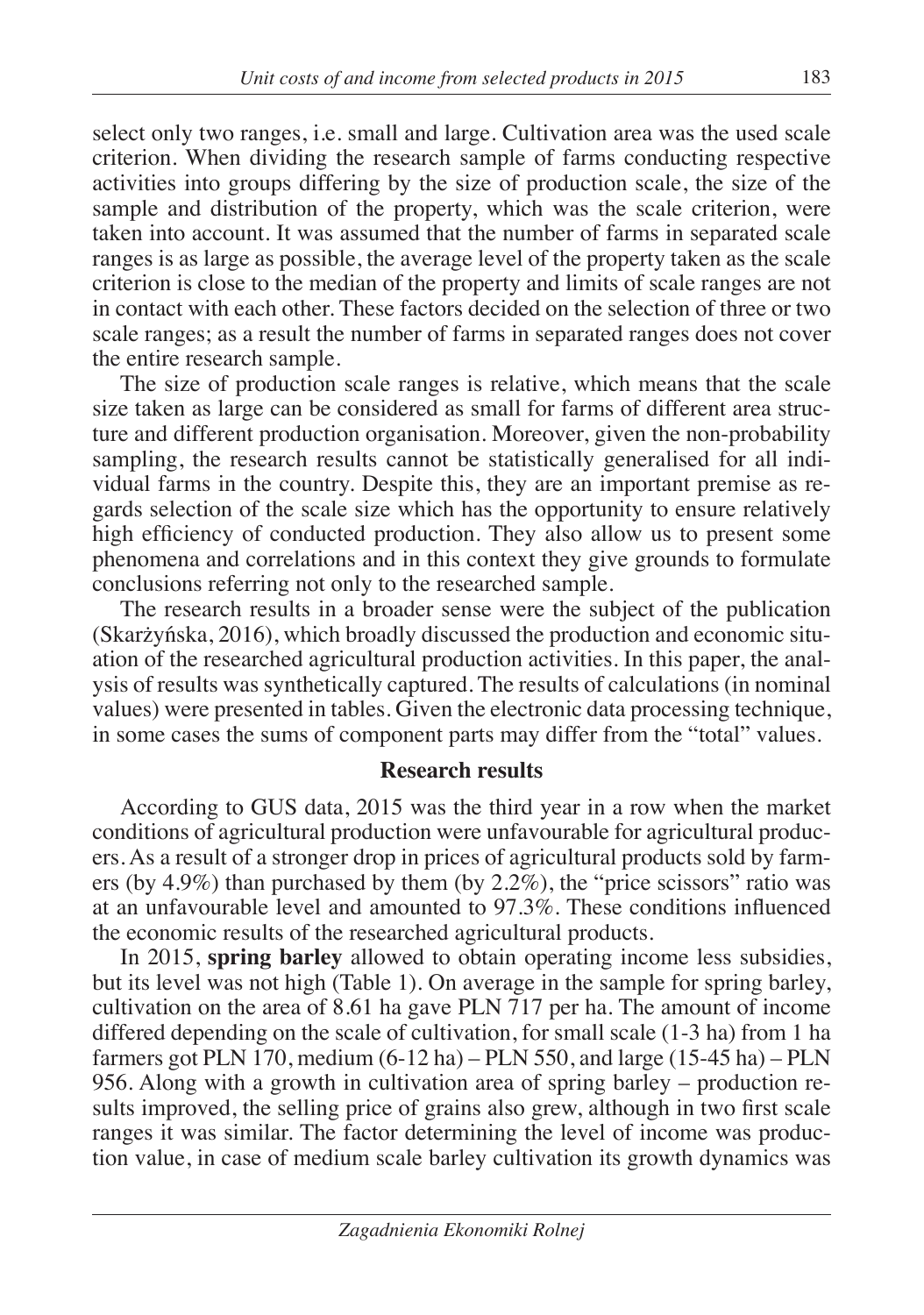greater than growth of costs by 17.4 percentage points (pp). Whereas on farms with large scale barley cultivation, the production value increased by 12.1% and total costs (i.e. direct and indirect in total) decreased by 4.4%. Large scale cultivation of spring barley, as compared to other scale ranges, was characterised by the highest:

- $\cot$  cost competitiveness direct costs constituted 45.1% of generated gross margin less subsidies, while at medium scale  $-56.2\%$  and small  $-54.5\%$ ;
- economic efficiency profitability index (relation of production value to total direct and indirect costs) was at  $148.7\%$ , while at medium scale  $-126.8\%$ . and small scale  $-108.6\%$ .
- coverage of factors of production net value added was higher than costs of own factors of production by 264.6%, while at medium scale of cultivation by 106.7%, and small scale – by 25.9%; this means that the highest management income less subsidies, due to a farmer as an entrepreneur and manager, was obtained from large scale cultivation of barley (806 PLN/ha), which was 2.2 times higher than the scale of income at medium scale, and 11.7 times – for small scale (Table 2).

The income aspect of spring barley is well illustrated by the relation of economic costs of production of 1 dt of grain to selling price. In case of small scale cultivation, these costs in the price of grain amounted to 96.8%, while at medium scale –  $86.5\%$ , and large scale –  $73.1\%$ . The obtained results clearly speak for increase in production scale.

In 2015, the income situation of **dry grain maize** was not good (Table 3). On average in a research sample and at small scale maize cultivation (4-10 ha), at the level of operating income less payments, farmers incurred loss of, respectively, PLN 128 per ha and PLN 126 per ha. Income was guaranteed by medium scale (12-20 ha) and large scale (25-65 ha) cultivation of maize, respectively, at PLN 9 per ha and PLN 75 per ha. Maize yield in separated cultivation scale ranges changed in different directions, while the selling price of grain successively grew. Production value and incurred costs had impact on the level of income. In case of medium scale maize cultivation the growth dynamics of production value exceeded the growth in costs by 4 pp. Whereas on farms with large scale maize cultivation, the production value decreased by 5.7% and total costs – by 7.4%. Stronger dynamics of growth of costs than income (by 1.7 pp) stimulated income growth. Despite an unfavourable income situation, there is a clear positive effect of impact of cultivation scale. Maize cultivated at a large scale, as compared to other scale ranges, was characterised by:

- the least favourable relation between direct costs and gross margin less subsidies – these costs exceeded the margin by 5.8%, while at medium scale by 23.1%, and small scale – by 58.0%;
- the highest economic efficiency profitability index was at  $102.1\%$ , while at medium scale –  $100.2\%$ , and small scale –  $96.5\%$ ;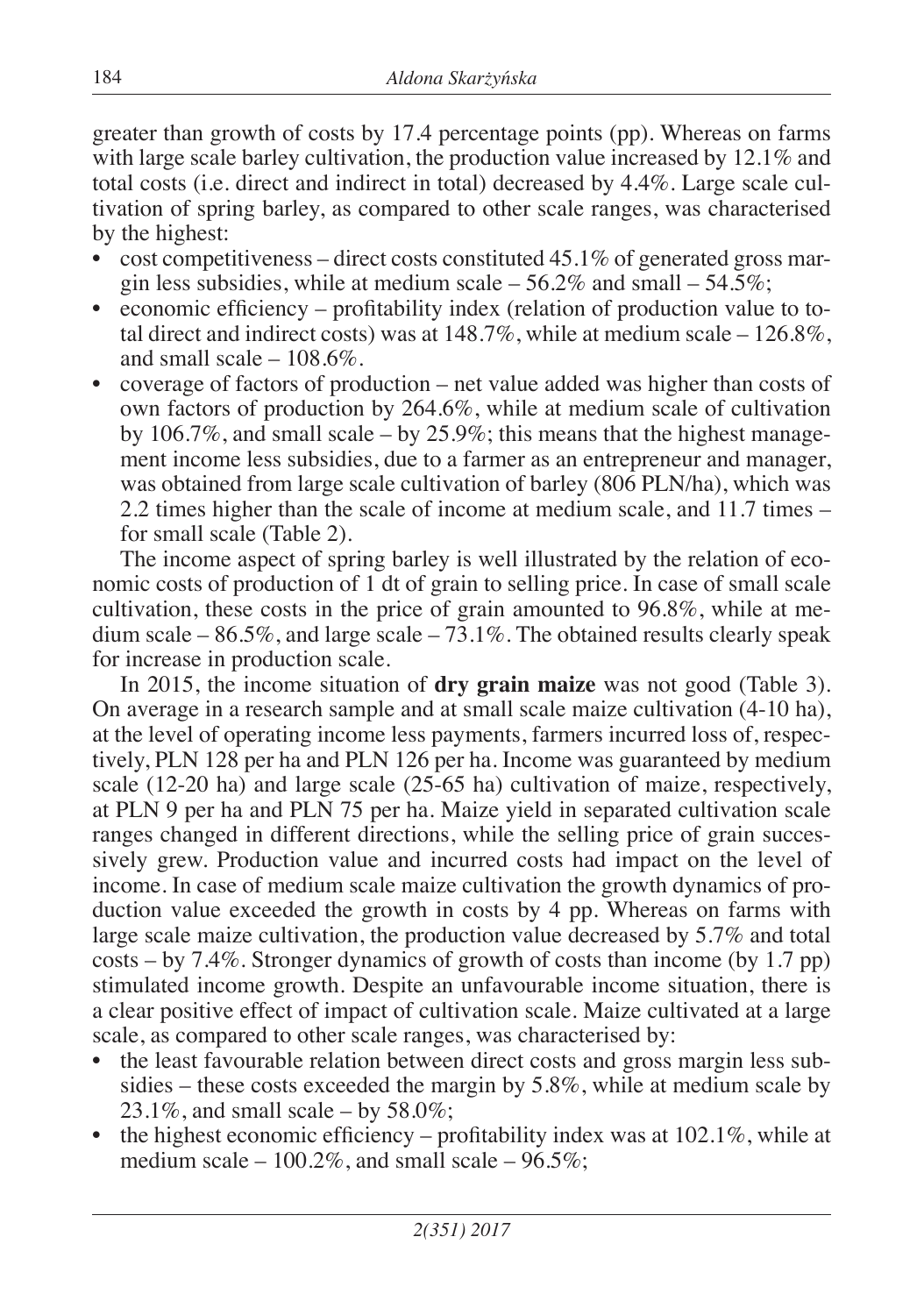• partial but relatively high coverage of factors of production – net value added covered the costs of own factors in 43.9%, the highest level of their coverage was noted for farms with medium scale maize cultivation (in 46.4%), and the lowest – small scale (in 19.7%); in this situation the management income excluding the support of payments was not executed, and the loss was offset by available payments (Table 4).

In 2015, to get full coverage of economic costs it would be necessary to increase the selling price of grain or yield of maize – on average in the research sample (21.08 ha of cultivation) by nearly 14%. Whereas on farms cultivating maize on small scale  $(4-10 \text{ ha}) - by$  over  $18\%$ , medium scale  $(12-20 \text{ ha}) - by$ almost  $11\%$ , and large scale (25-65 ha) – by nearly  $13\%$ .

**Edible potatoes** in 2015 were a highly profitable activity (Table 5). On average per harvest, their cultivation amounted to 4.73 ha, and operating income less subsidies obtained per 1 ha – PLN 5853. There is a clear positive correlation between the level of income and scale of potato cultivation. In case of small scale (1-2 ha) operating income less subsidies per 1 ha amounted to PLN 5090, on medium scale  $(4-8$  ha) – PLN 5349, and large scale  $(10-33$  ha) – PLN 6450. Beneficial impact of cultivation scale is also clear if production results of edible potatoes are considered. Yield of tubers at large scale was by 23.9% higher compared to small scale. While the selling price of potatoes dropped along with a growth in scale. The highest was obtained by framers conducting small scale cultivation. It is assessed that it is linked to the form (buying-in – open-air market) and time of sales. Production value and incurred costs had impact on the level of income. In case of medium scale cultivation the decisive factor was lower cost (by 2.3%), because growth in production value was slight (by 0.5%). Whereas at large scale, the growth dynamics of production value by 7.3 pp exceeded cost growth. Edible potatoes cultivated at large scale, as compared to other scale ranges, was characterised by:

- relatively high cost competitiveness direct costs constituted 30.8% of generated gross margin less subsidies, while at medium scale  $-31.6\%$ , the highest cost competitiveness was typical of potatoes cultivated at small scale, direct costs constituted 26.2% of generated gross margin less subsidies;
- the highest economic efficiency profitability index was at  $175.2\%$ , while at medium scale –  $163.4\%$ , and small scale –  $158.9\%$ ;
- high level of coverage of factors of production net value added ensured 6.2 times coverage of their cost, while in case of medium scale cultivation of potatoes the level of coverage was 4.9 times and at small scale  $-4.1$  times; management income less subsides from large scale edible potato cultivation was the highest and amounted to PLN 6542 per ha; it exceeded the level of the income at medium scale by 30.3% and small scale by 51.3% (Table 6).

A relatively high management income less subsidies is a derivative of favourable relation of economic costs to the selling price of edible potatoes.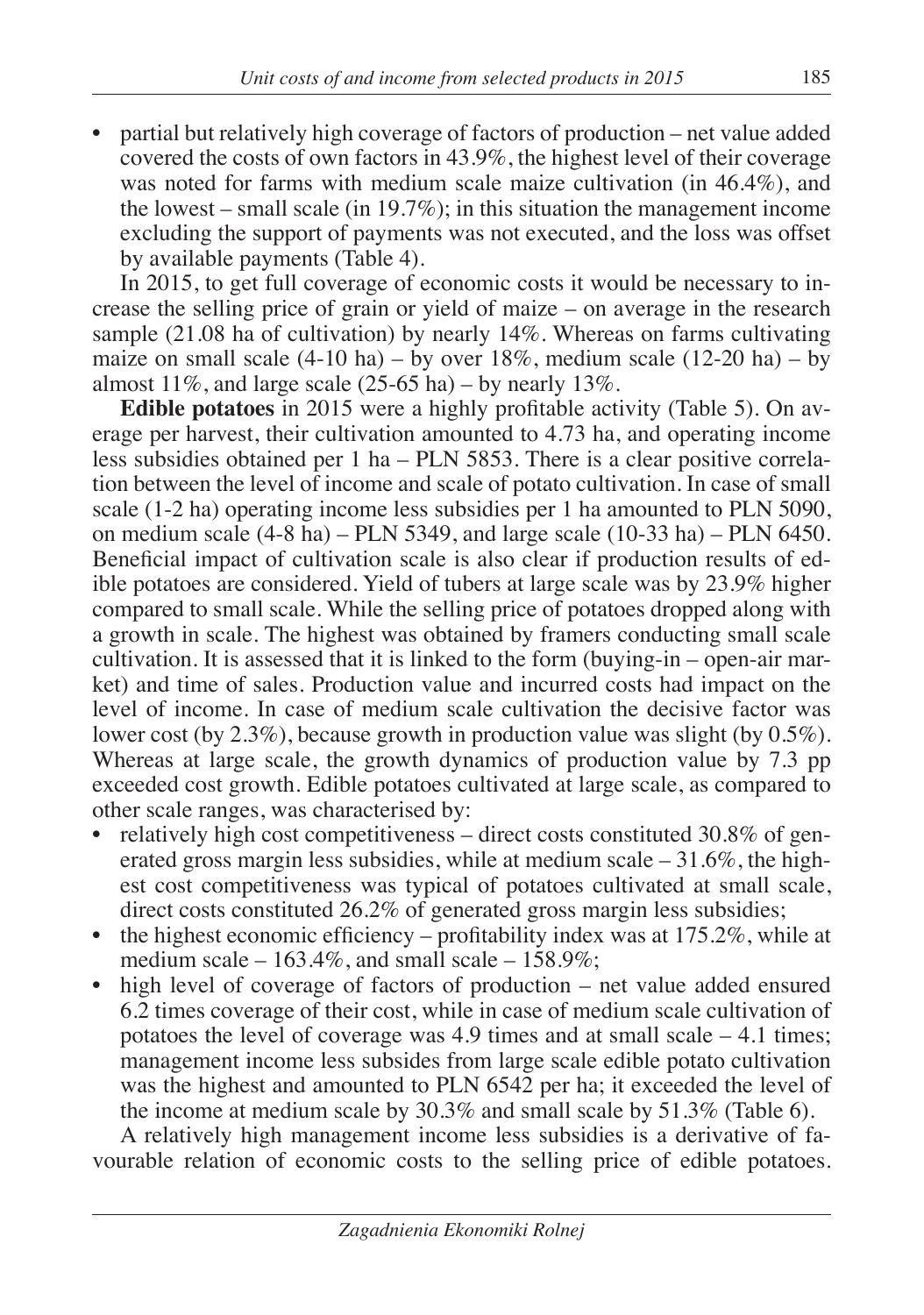On farms cultivating potatoes at small scale the share of these costs in the price amounted to  $68.5\%$ , while at medium scale  $-63.6\%$ , and large scale  $-56.5\%$ .

In 2015, **sweet lupine** made it possible to obtain operating income less subsidies. Its level was low, on average in the sample for cultivation on the area of 7.14 ha it amounted to only PLN 43 per ha (Table 7). In selected groups of farms it was higher, but it dropped along with a growth in the lupine cultivation area. In case of small scale lupine cultivation (1-2 ha) it totalled PLN 256 per ha, medium scale (4-8 ha) – PLN 191 per ha, and large scale (10-35 ha) – PLN 94 per ha. The amount of income determined the production value whose level was strongly dependant on selling price of seeds. Comparing the price of lupine in extreme groups of farms, in case of small scale – against large scale – it was higher by 24.4%. It may be presumed that some batches of seeds from farms cultivating lupine on small scale went to the open-air markets where the prices were higher than buying-in prices (according to GUS – 2.3 times higher). The yield of lupine seeds in separated scale ranges changed in different directions, but its level was similar in groups (14.6-15.2 dt/ha). Whereas total costs (direct and indirect in total) incurred on 1 ha of lupine along with scale growth decreased. In case of medium scale sweet lupine cultivation – against small scale – dynamics of drop in production value was by 3.4 pp stronger than in case of cost drop. Whereas for large scale – against the medium scale – dynamics of drop in production value was stronger by 5.4 pp. The results of analyses indicated that large scale cultivation of sweet lupine was characterised by:

- relatively high cost competitiveness direct costs constituted  $69.2\%$  of generated gross margin less subsidies, while at medium scale  $-70.0\%$ , the highest cost competitiveness was typical of sweet lupine cultivated at small scale, direct costs constituted 64.1% of generated gross margin;
- the lowest economic efficiency profitability index was at  $108.0\%$  (which was predetermined by the level of revenues and major impact was exercised by low price of seeds), while at medium scale  $-114.9\%$ , and small scale  $-119.2\%$ ;
- partial coverage of factors of production in  $86.0\%$ , while for medium scale sweet lupine cultivation the net value added exceeded their cost by 9.5%, and for small scale cultivation – by  $0.8\%$ ; this means that on farms cultivating sweet lupine on small and medium scale the management income less subsidies was executed, although it was very low (it amounted to, respectively, PLN 3 per ha and PLN 24 per ha), while for large scale lupine cultivation a loss was noted (PLN 31 per ha); in this case a positive role of payments was revealed, as they act as a stabilising factor which supports incomes of farmers (Table 8).

To achieve full coverage of economic costs the seed prices or sweet lupine yield would have to grow – on average in the research sample by over  $8\%$ , and for farms cultivating lupine on large scale  $(10-35$  ha) – by over  $2\%$ . The described situation follows from unfavourable relation of economic costs per 1 dt of seed to their selling price. This relation on average in the sample amounted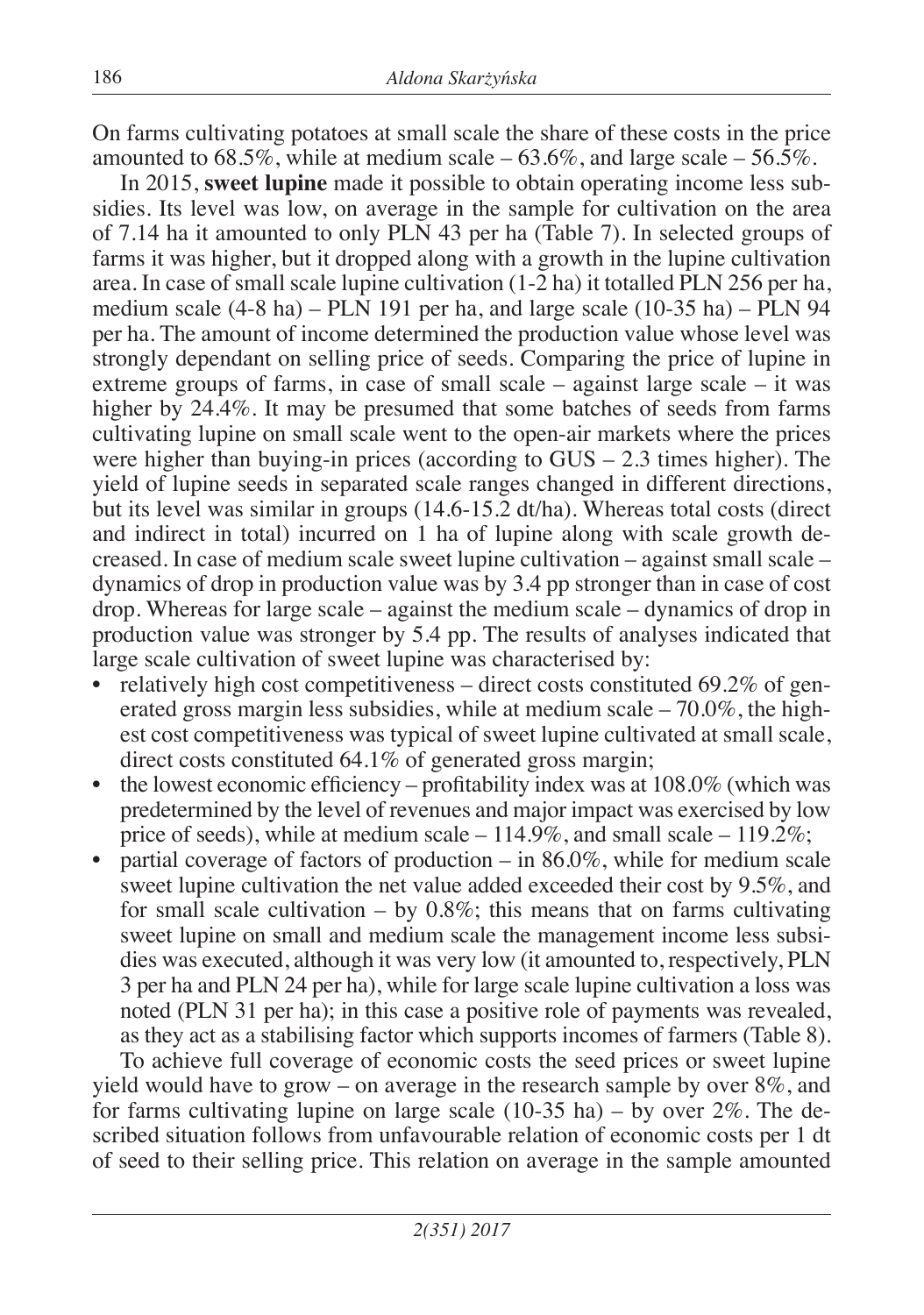to 108.5%, and for large scale – 102.4%. Whereas in case of small scale lupine cultivation the economic costs in the prices of seeds constituted 99.8%, and for medium scale – 98.4%.

In 2015, **fodder pea** made it possible to obtain operating income less subsidies (Table 9). Farmers, on average in the sample, obtained PLN 501 per 1 ha (4.18 ha of cultivation), while on small scale (1-3 ha) – PLN 356, and on large scale (5-15 ha) – PLN 407. A growth in pea cultivation area did not favour production results, as lower yields were obtained by large scale pea producers. Because of its level – despite higher price of seeds – revenues per 1 ha were lower than for small scale. Whereas total costs incurred on 1 ha of pea decreased along with a growth in scale. The dynamics of their drop was stronger than in case of revenues (by 3.3 pp), thus large scale pea producers obtained higher income per 1 ha. Results indicate that large scale fodder pea cultivation, compared to small scale, was characterised by:

- less favourable relation of direct costs to gross margin less subsidies  $-63.1\%$ , while in case of small scale cultivation it was at 52.3%; which means that against direct costs, small scale fodder pea cultivation was more competitive;
- higher economic efficiency profitability index was at 119.8%, while at small scale  $-115.6\%$ ;
- higher level of coverage of factors of production net value added exceeded the costs of own factors of production by 120.9%, while at small scale by 57.8%; which means that higher management income less subsidies was obtained from large scale fodder pea cultivation (PLN 374 per ha), when it exceeded by 92.8% the income obtained at small scale (PLN 194 per ha) – Table 10.

Management income less subsidies is a derivative of the relation of economic costs to the selling price of seeds. In case of small scale pea cultivation the share of these costs in the price amounted to  $92.7\%$ , while at large scale –  $85.0\%$ . Subsidies, which the farmers may have gotten cultivating fodder pea, constituted income support (in separated groups of farms from PLN 1201 per ha to PLN 1281 per ha).

**Soybean** cultivation in 2015 was unprofitable, on average in a sample (5.38 ha of cultivation) the loss of farmers at the level of operating income less subsidies was PLN 429 per ha (Table 11). In groups of farms classified according to soybean cultivation area, operating income less subsidies was also a negative value. In case of small scale (1-3 ha) the loss per 1 ha amounted to PLN 270, and large scale (5-12 ha) – PLN 328. Assessing production and price results of soybean, no major differences were noted between groups of farms. Slightly lower revenues per 1 ha were obtained by large scale soybean producers (by 1.7%), at the same time, incurring higher costs (by 1.6%). These factors preconditioned higher drop in operating income less subsidies. Research shows that large scale soybean production – compared to small scale – was characterised by: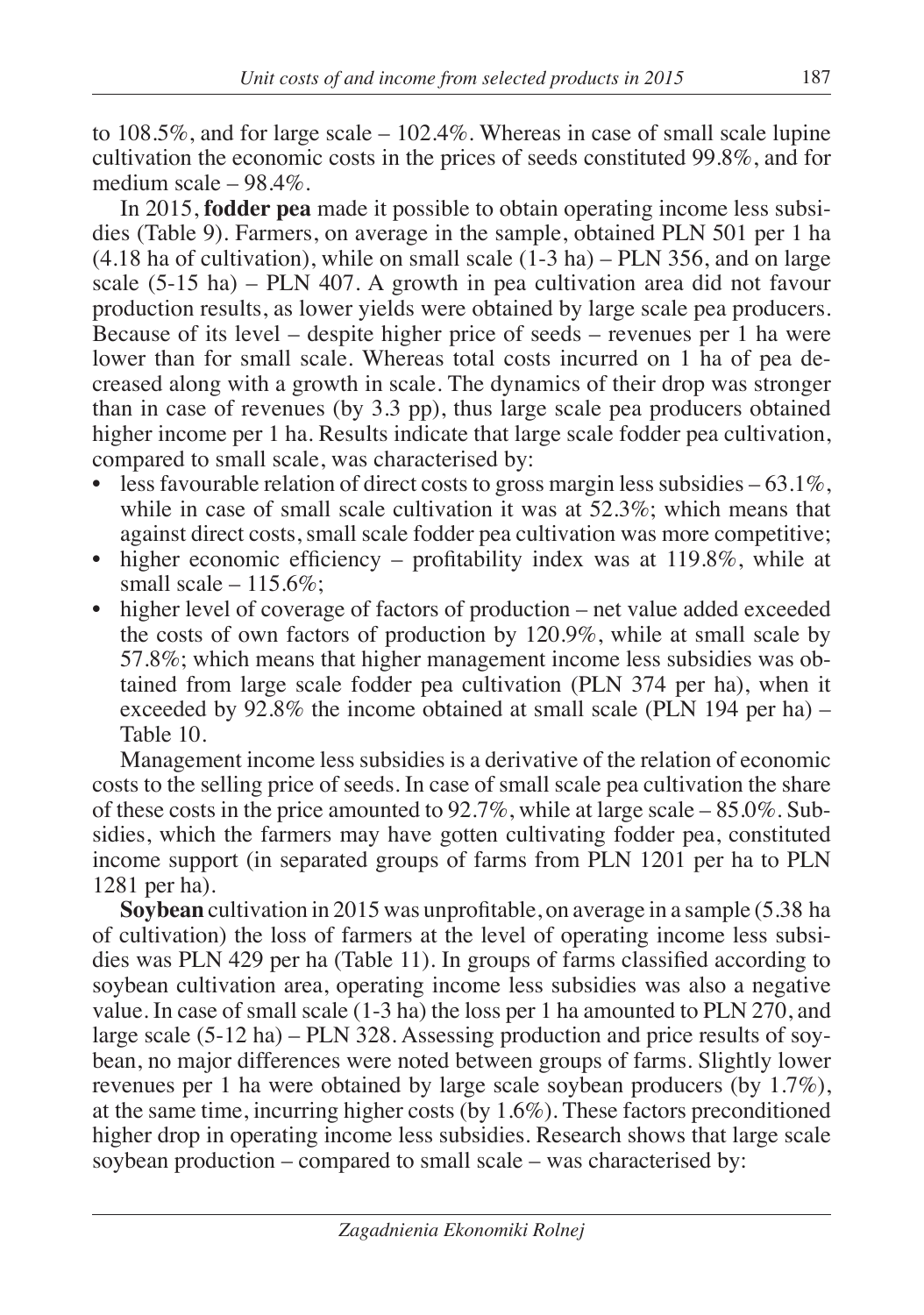- less favourable relation of direct costs to the generated gross margin less subsidies – 175.0%, while in case of small scale soybean cultivation this relation amounted to 195.2%; which means that against direct costs, large scale soybean cultivation was more competitive;
- lower economic efficiency profitability index was at  $83.2\%$ , while at small scale –  $86.0\%$ ;
- lower by 30.4% loss at the level of management income less subsidies (coverage of factors of production was not executed in both groups of farms – because the net value added was a negative value); the loss was covered by subsidies and their remaining surplus constituted management income; in case of large scale soybean cultivation this income amounted to PLN 793 per ha and was higher by 23.0% than the level of the income for farms cultivating soybean at small scale (Table 12).

In 2015, to get full coverage of economic costs it would be necessary to increase the price of seed or yield of soybean – on average in the research sample (5.38 ha of cultivation) by over 40%. Whereas on farms cultivating soybean on small scale (1-3 ha) by over 38%, large scale – by over 27%.

Research of agricultural products point to differentiation of production costs and economic results depending on their cultivation scale. They most often point to the advantage of large scale, although it was revealed at different levels of economic account. The level of production value (revenues) was conditioned by production and price conditions which along with growth in scale often grew successively, sometimes their change was not in one direction only. At the level of yield, this reveals special sensitivity to unfavourable environmental conditions, and at the level of selling price – the management skills of farmers.

The amount of production costs was determined by direct and indirect costs, but their strength of impact was different depending on activity and scale size. Opportunity cost of factors of production in case of almost all activities (except for spring barley and maize) decreased along with a growth in scale. This means that the scale was most burdened by this cost. The cost of factors of production most often determined the cost of land, only as regards edible potatoes it was the cost of own labour.

The consequence of diversification of the amount of direct and indirect costs and cost of factors of production is the diversity of economic costs. Their highest level – per 1 ha – was noted at small scale cultivation of four activities (edible potatoes, sweet lupine, fodder pea and soybean) out of six researched ones. Whereas in case of two activities (spring barley, grain maize) the highest economic costs were noted for medium scale.

Management income less subsidies is the remuneration for the farmer for management skills and risk that he took up during the production process. Along with a growth in the cultivation scale the level of this income in general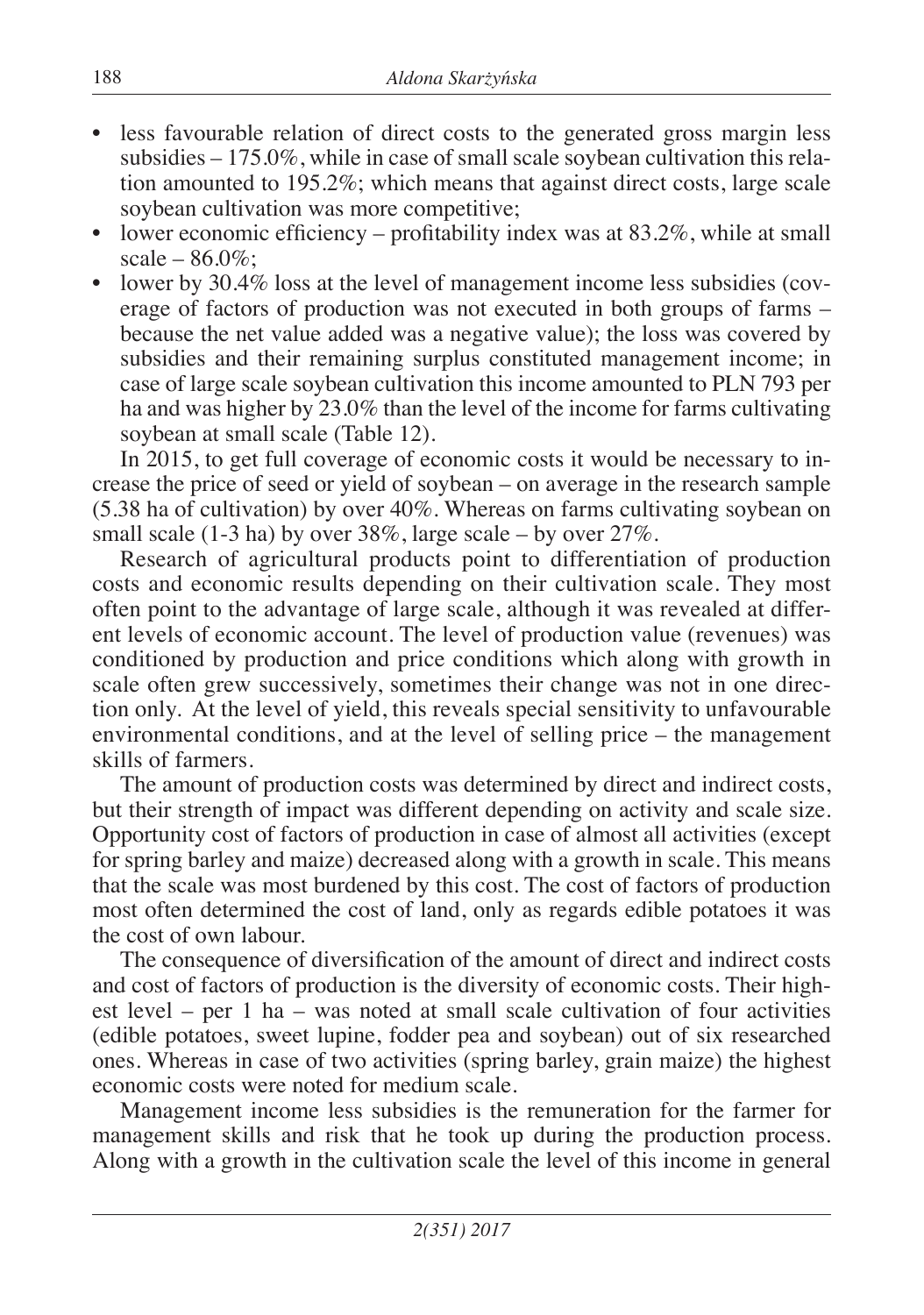increased (possibly the scale decreased). The highest management income less subsidies was obtained by farmers from:

- large scale cultivation of spring barley, edible potatoes and fodder pea;
- medium scale cultivation of sweet lupine.

Management income less subsidies both on average in the sample as well as on separated scale ranges was not obtained from dry grain maize and soybean, and sweet lupine, but only on average in the sample and at large-scale of cultivation. The loss incurred in the production process was covered by subsides.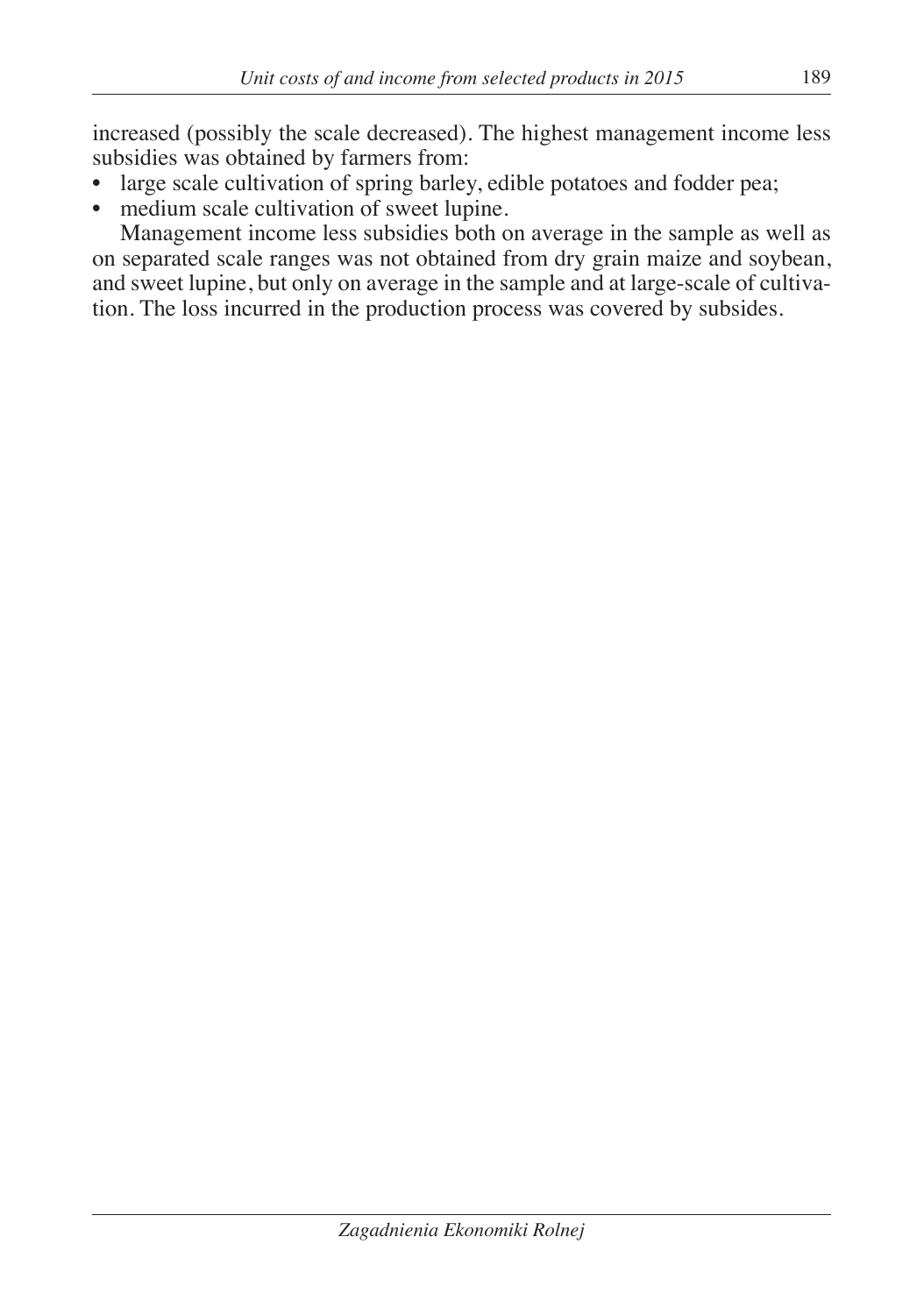### **References**

- Goraj, L., Mańko, S. (2004). Systemy monitorowania sytuacji ekonomicznej i produkcyjnej gospodarstw rolnych. In: *Rachunkowość rolnicza.* Warszawa: Difin, pp. 36-54, 77-95.
- Manteuffel, R. (1984). *Ekonomika i organizacja gospodarstwa rolniczego*. Warszawa: PWRiL, pp. 263-265.
- Runowski, H. (2009). Tendencje zmian w organizacji i ekonomice przedsiębiorstw rolnych – aspekty teoretyczne. *Zeszyty Nauk. SGGW, Ekonomika i Organizacja Gospodarki Żywnościowej*, 75, pp. 197-210.
- Samuelson, P.A., Nordhaus, W.D. (1995). *Ekonomia 1*. Warszawa: PWN, pp. 704-713.
- Skarżyńska, A. (2010). Zagadnienie metodyczne rachunku kosztów ekonomicznych na przykładzie działalności produkcji roślinnej. *Zagadnienia Ekonomiki Rolnej, no. 3*(324), pp. 90-107.
- Skarżyńska, A. (2016). *Wyniki ekonomiczne wybranych produktów rolniczych w 2015 roku*. Warszawa: IERIGŻ-PIB.
- Ziętara, W. (1998). Metodyczne aspekty oceny efektywności gospodarowania w rolnictwie. In: *Ekonomika i Organizacja Gospodarki Żywnościowej* (pp. 17-31). SGGW, no. 34, Warszawa.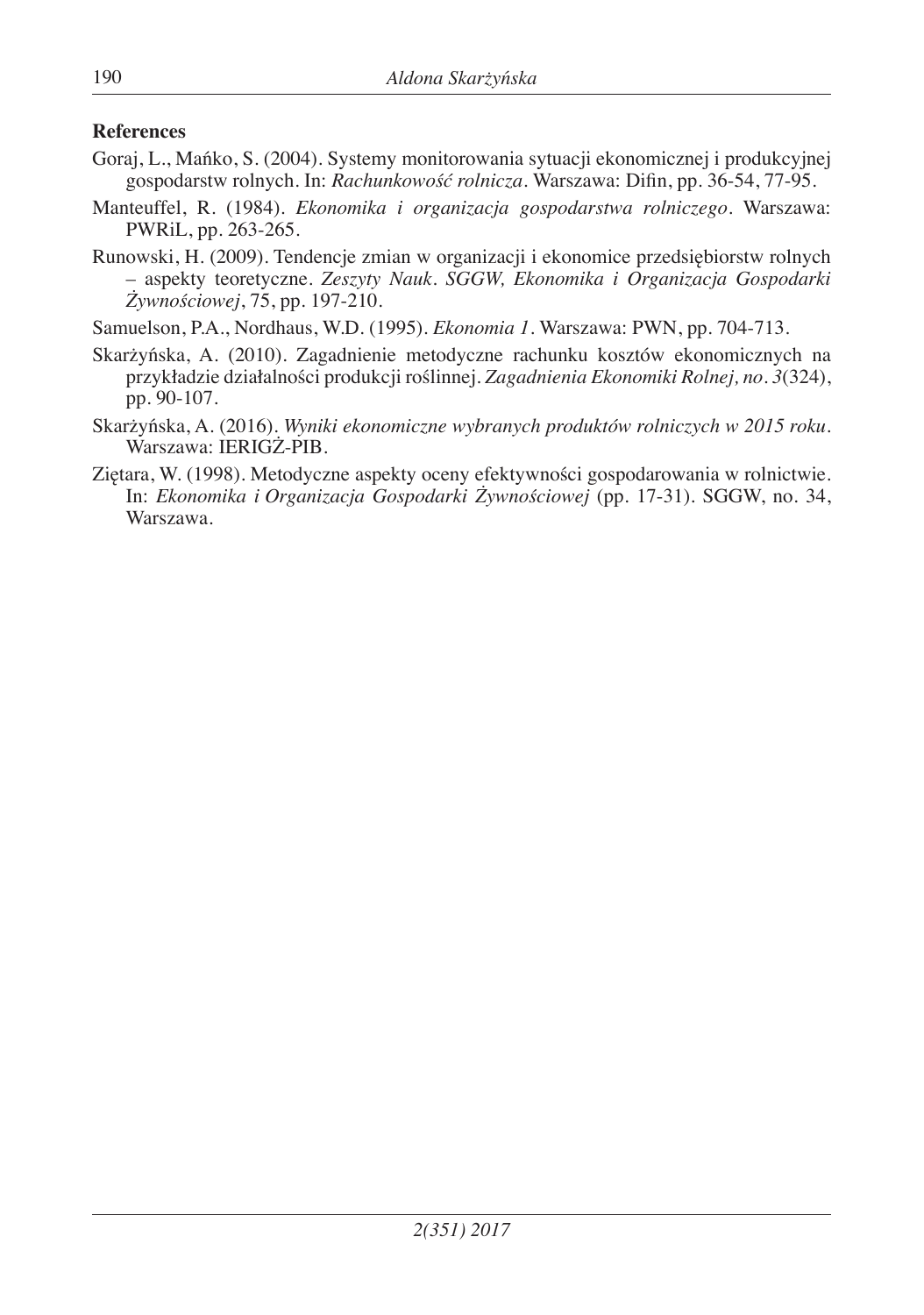| ۰.<br>v |
|---------|
|---------|

| Specification                 |                                                                    |          | $\cdots$ o<br>Average for<br>spring barley | Depending on cultivation scale<br>(ha/farm) |          |                |
|-------------------------------|--------------------------------------------------------------------|----------|--------------------------------------------|---------------------------------------------|----------|----------------|
|                               |                                                                    |          | farms                                      | $1 - 3$                                     | $6 - 12$ | 15-45          |
|                               | Number of researched farms                                         |          | 188                                        | 37                                          | 63       | 28             |
| Cultivation area              |                                                                    | (ha)     | 8.61                                       | 1.96                                        | 8.32     | 22.31          |
| Grain yield                   |                                                                    | (dt/ha)  | 44.5                                       | 37.5                                        | 45.5     | 46.3           |
| Grain selling price           |                                                                    | (PLN/dt) | 59.72                                      | 57.12                                       | 56.88    | 62.41          |
|                               |                                                                    |          |                                            | per 1 ha of cultivation                     |          |                |
|                               | <b>Total production value</b>                                      | (PLN)    | 2675                                       | 2143                                        | 2604     | 2920           |
| including: grain              |                                                                    |          | 2657                                       | 2143                                        | 2589     | 2889           |
| <b>Total direct costs</b>     |                                                                    | (PLN)    | 894                                        | 756                                         | 937      | 907            |
|                               | including: seed material                                           |          | 168                                        | 174                                         | 165      | 181            |
|                               | total mineral fertilisers                                          |          | 521                                        | 449                                         | 543      | 540            |
|                               | off-farm organic fertilisers                                       |          | 5                                          | 10                                          | $\tau$   | 6              |
|                               | plant protection products                                          |          | 176                                        | 111                                         | 191      | 162            |
|                               | growth regulators                                                  |          | 20                                         | $\overline{4}$                              | 25       | 14             |
|                               | other                                                              |          | 4                                          | 8                                           | 6        | $\overline{4}$ |
|                               | <b>Gross margin less subsidies</b>                                 | (PLN)    | 1782                                       | 1387                                        | 1667     | 2013           |
|                               | Actual <sup>a</sup> indirect costs                                 | (PLN)    | 494                                        | 619                                         | 533      | 478            |
| Gross value added on activity |                                                                    | (PLN)    | 1288                                       | 768                                         | 1134     | 1535           |
| Depreciation                  |                                                                    | (PLN)    | 398                                        | 433                                         | 425      | 423            |
|                               | Net value added on activity                                        | (PLN)    | 890                                        | 335                                         | 709      | 1112           |
|                               | Cost of external factors                                           | (PLN)    | 173                                        | 165                                         | 159      | 156            |
|                               | <b>Operating income less subsidies</b>                             | (PLN)    | 717                                        | 170                                         | 550      | 956            |
| Subsidies <sup>b</sup>        |                                                                    | (PLN)    | 839                                        | 872                                         | 863      | 814            |
| <b>Operating income</b>       |                                                                    | (PLN)    | 1556                                       | 1042                                        | 1413     | 1770           |
| <b>TOTAL COSTS</b>            |                                                                    | (PLN)    | 1958                                       | 1973                                        | 2054     | 1964           |
| Total labour inputs           |                                                                    | (hour)   | 7.5                                        | 8.6                                         | 8.4      | 6.5            |
|                               | including: own labour inputs                                       |          | 7.2                                        | 8.5                                         | 8.3      | 6.3            |
|                               | <b>Economic efficiency ratios</b>                                  |          |                                            |                                             |          |                |
| Profitability ratio           |                                                                    | $(\%)$   | 136.6                                      | 108.6                                       | 126.8    | 148.7          |
|                               | Total costs per 1 dt of grain                                      | (PLN)    | 44.02                                      | 52.59                                       | 45.13    | 42.42          |
|                               | Total costs per PLN 1 of operating<br>income less subsidies        | (PLN)    | 2.73                                       | 11.62                                       | 3.74     | 2.05           |
| per 1 dt of grain             | Operating income less subsidies                                    | (PLN)    | 16.11                                      | 4.53                                        | 12.09    | 20.65          |
|                               | Operating income less subsidies<br>per 1 hour of own labour inputs | (PLN)    | 99.47                                      | 19.96                                       | 65.99    | 152.64         |
|                               | Subsidies per PLN 1 of operating<br>income less subsidies          | (PLN)    | 1.17                                       | 5.13                                        | 1.57     | 0.85           |
|                               | Share of subsidies in operating income                             | $(\%)$   | 53.9                                       | 83.7                                        | 61.1     | 46.0           |

*Production, costs and income obtained from spring barley cultivation in 2015 (actual data)*

a Actual indirect costs excluding the costs of external factors.

<sup>b</sup> Subsidies include single area payment, greening payment and additional payment.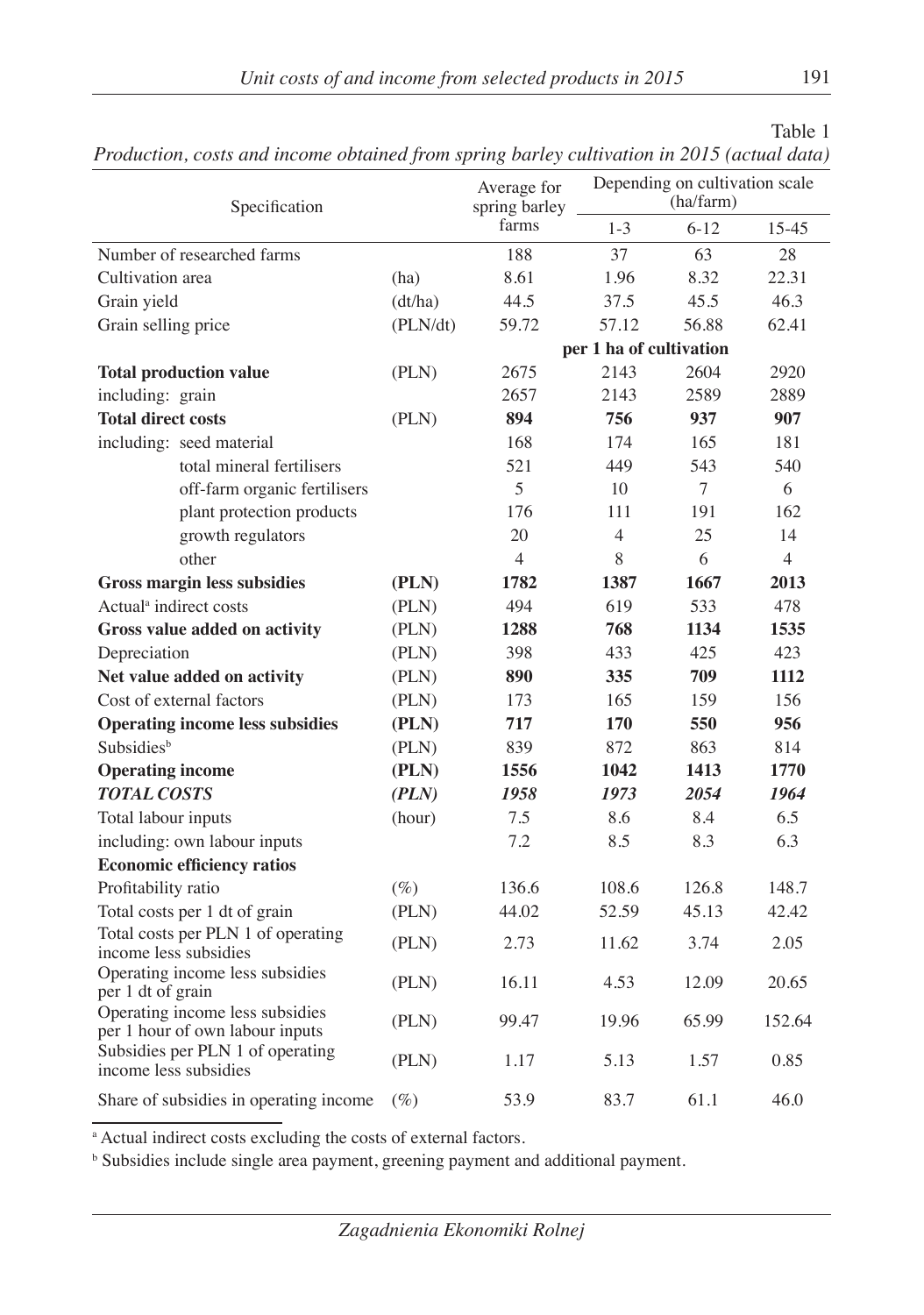| Specification                                                                 |        | Average for<br>spring barley | Depending on cultivation scale<br>(ha/farm) |          |           |
|-------------------------------------------------------------------------------|--------|------------------------------|---------------------------------------------|----------|-----------|
|                                                                               |        | farms                        | $1 - 3$                                     | $6 - 12$ | $15 - 45$ |
| Net value added on activity                                                   | 890    | 335                          | 709                                         | 1112     |           |
| Payment for own labour                                                        |        | 106                          | 125                                         | 123      | 92        |
| <b>Operating income on involvement</b><br>of capital and management           |        | 784                          | 210                                         | 586      | 1019      |
| Land costs                                                                    |        | 180                          | 129                                         | 199      | 194       |
| Cost of operating and fixed capital                                           |        | 18                           | 12                                          | 21       | 19        |
| <b>Management income less subsidies</b>                                       | 586    | 69                           | 366                                         | 806      |           |
| <b>Subsidies</b>                                                              |        | 839                          | 872                                         | 863      | 814       |
| <b>Management</b> income                                                      |        | 1425                         | 941                                         | 1229     | 1620      |
| Cost of factors of production                                                 |        | 304                          | 266                                         | 343      | 305       |
| Economic costs                                                                |        | 2089                         | 2074                                        | 2238     | 2113      |
| Share of cost of factors of production<br>in economic costs                   | $(\%)$ | 14.6                         | 12.8                                        | 15.3     | 14.4      |
| Cost of factors of production<br>per 1 dt of grain                            | (PLN)  | 6.83                         | 7.09                                        | 7.54     | 6.59      |
| Economic costs per 1 dt of grain                                              | (PLN)  | 46.94                        | 55.31                                       | 49.19    | 45.64     |
| Relation of economic costs of production<br>of 1 dt of grain to selling price | $(\%)$ | 78.6                         | 96.8                                        | 86.5     | 73.1      |

*Economic costs and management income depending on spring barley scale of cultivation in 2015 (PLN/ha)*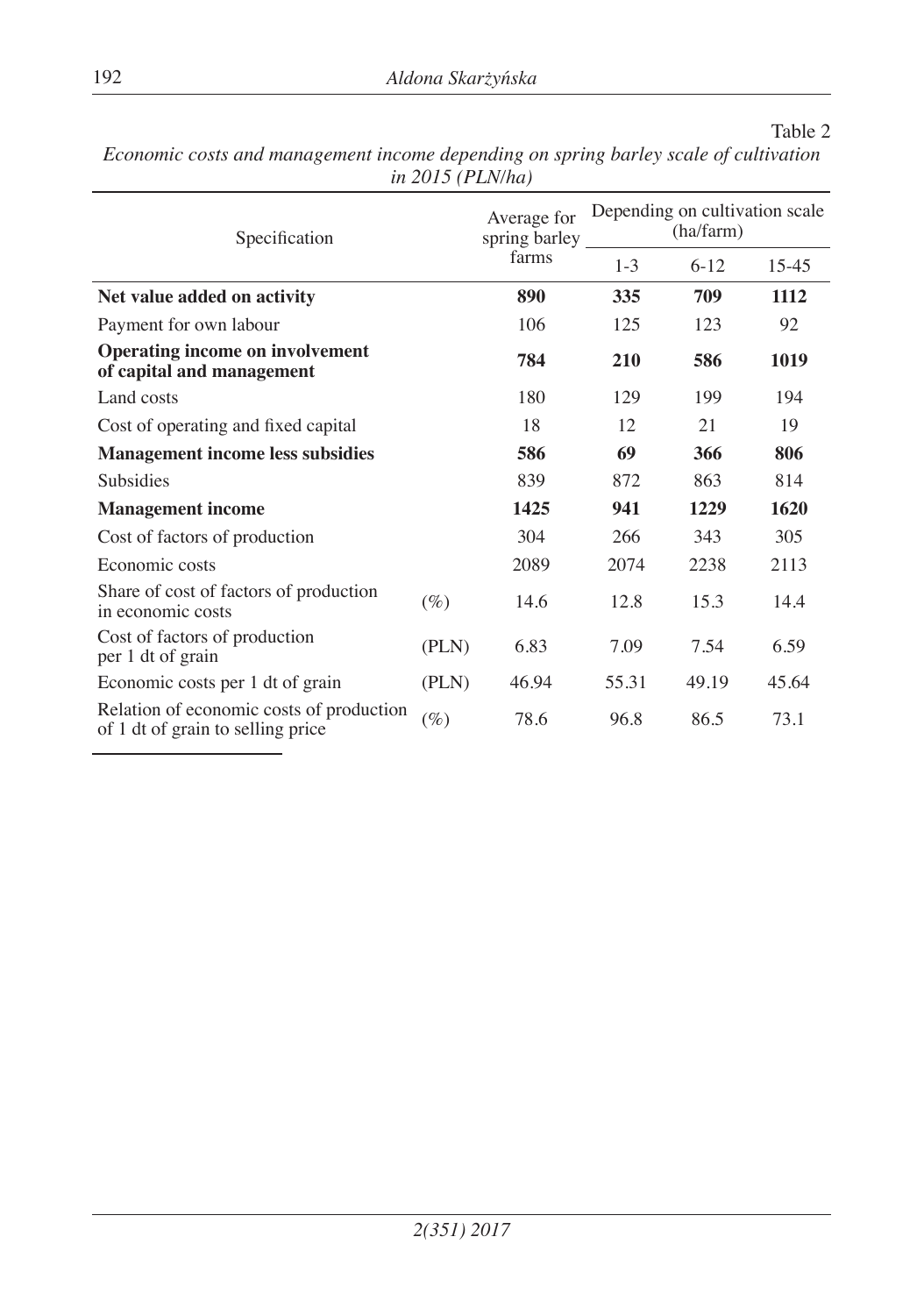| 1 юйисныя, созіз ини інсоте обнитей јгот зтат тагле синтраноп ін 2019 (истан шин) |          |                      |                |                                          |                          |
|-----------------------------------------------------------------------------------|----------|----------------------|----------------|------------------------------------------|--------------------------|
| Specification                                                                     |          | Average<br>for maize |                | Depending on cultivation scale (ha/farm) |                          |
|                                                                                   |          | farms                | $4 - 10$       | $12 - 20$                                | $25 - 65$                |
| Number of researched farms                                                        |          | 79                   | 20             | 22                                       | 17                       |
| Cultivation area                                                                  | (ha)     | 21.08                | 7.31           | 15.53                                    | 39.95                    |
| Dry grain yield                                                                   | (dt/ha)  | 63.2                 | 59.2           | 62.3                                     | 55.3                     |
| Grain selling price                                                               | (PLN/dt) | 60.69                | 59.34          | 62.06                                    | 66.01                    |
|                                                                                   |          |                      |                | per 1 ha of cultivation                  |                          |
| <b>Total production value</b>                                                     | (PLN)    | 3833                 | 3511           | 3866                                     | 3647                     |
| including: grain                                                                  |          | 3833                 | 3511           | 3866                                     | 3647                     |
| <b>Total direct costs</b>                                                         | (PLN)    | 2028                 | 2150           | 2134                                     | 1875                     |
| including: seed material                                                          |          | 572                  | 502            | 589                                      | 529                      |
| total mineral fertilisers                                                         |          | 943                  | 951            | 928                                      | 877                      |
| off-farm organic fertilisers                                                      |          | 14                   | ÷,             | 24                                       | 7                        |
| plant protection products                                                         |          | 180                  | 186            | 182                                      | 182                      |
| growth regulators                                                                 |          | $\overline{0}$       | $\overline{a}$ | $\mathbf{1}$                             | $\overline{\phantom{a}}$ |
| other                                                                             |          | 318                  | 511            | 409                                      | 280                      |
| <b>Gross margin less subsidies</b>                                                | (PLN)    | 1804                 | 1361           | 1733                                     | 1772                     |
| Actual <sup>a</sup> indirect costs                                                | (PLN)    | 804                  | 693            | 741                                      | 758                      |
| Gross value added on activity                                                     | (PLN)    | 1000                 | 668            | 991                                      | 1014                     |
| Depreciation                                                                      | (PLN)    | 713                  | 511            | 625                                      | 650                      |
| Net value added on activity                                                       | (PLN)    | 287                  | 157            | 367                                      | 364                      |
| Cost of external factors                                                          | (PLN)    | 414                  | 283            | 358                                      | 289                      |
| <b>Operating income less subsidies</b>                                            | (PLN)    | $-128$               | $-126$         | 9                                        | 75                       |
| <b>Subsidies</b> <sup>b</sup>                                                     | (PLN)    | 815                  | 840            | 840                                      | 807                      |
| <b>Operating income</b>                                                           | (PLN)    | 687                  | 714            | 849                                      | 882                      |
| <b>TOTAL COSTS</b>                                                                | (PLN)    | 3960                 | 3637           | 3858                                     | 3572                     |
| Total labour inputs                                                               | (hour)   | 9.3                  | 10.7           | 9.2                                      | 8.7                      |
| including: own labour inputs                                                      |          | 8.3                  | 10.4           | 8.7                                      | 8.6                      |
| <b>Economic efficiency ratios</b>                                                 |          |                      |                |                                          |                          |
| Profitability ratio                                                               | $(\%)$   | 96.8                 | 95.5           | 100.2                                    | 102.1                    |
| Total costs per 1 dt of grain                                                     | (PLN)    | 62.71                | 61.47          | 61.92                                    | 64.66                    |
| Total costs per PLN 1 of operating<br>income less subsidies                       | (PLN)    | $\bar{X}$            | $\mathbf X$    | 453.08                                   | 47.89                    |
| Operating income less subsidies<br>per 1 dt of grain                              | (PLN)    | $-2.02$              | $-2.12$        | 0.14                                     | 1.35                     |
| Operating income less subsidies<br>per 1 hour of own labour inputs                | (PLN)    | $-15.43$             | $-12.05$       | 0.98                                     | 8.66                     |
| Subsidies per PLN 1 of operating income<br>less subsidies                         | (PLN)    | $\mathbf x$          | X              | 93.28                                    | 10.75                    |
| Relation of subsidies to operating income                                         |          | 1.19                 | 1.18           | 0.99                                     | 0.91                     |

*Production, costs and income obtained from grain maize cultivation in 2015 (actual data)*

<sup>a</sup> Actual indirect costs excluding the costs of external factors.

b Subsidies include single area payment, greening payment and additional payment.

[-] − means that the phenomenon did not exist.

[x] – means that calculations were unjustified.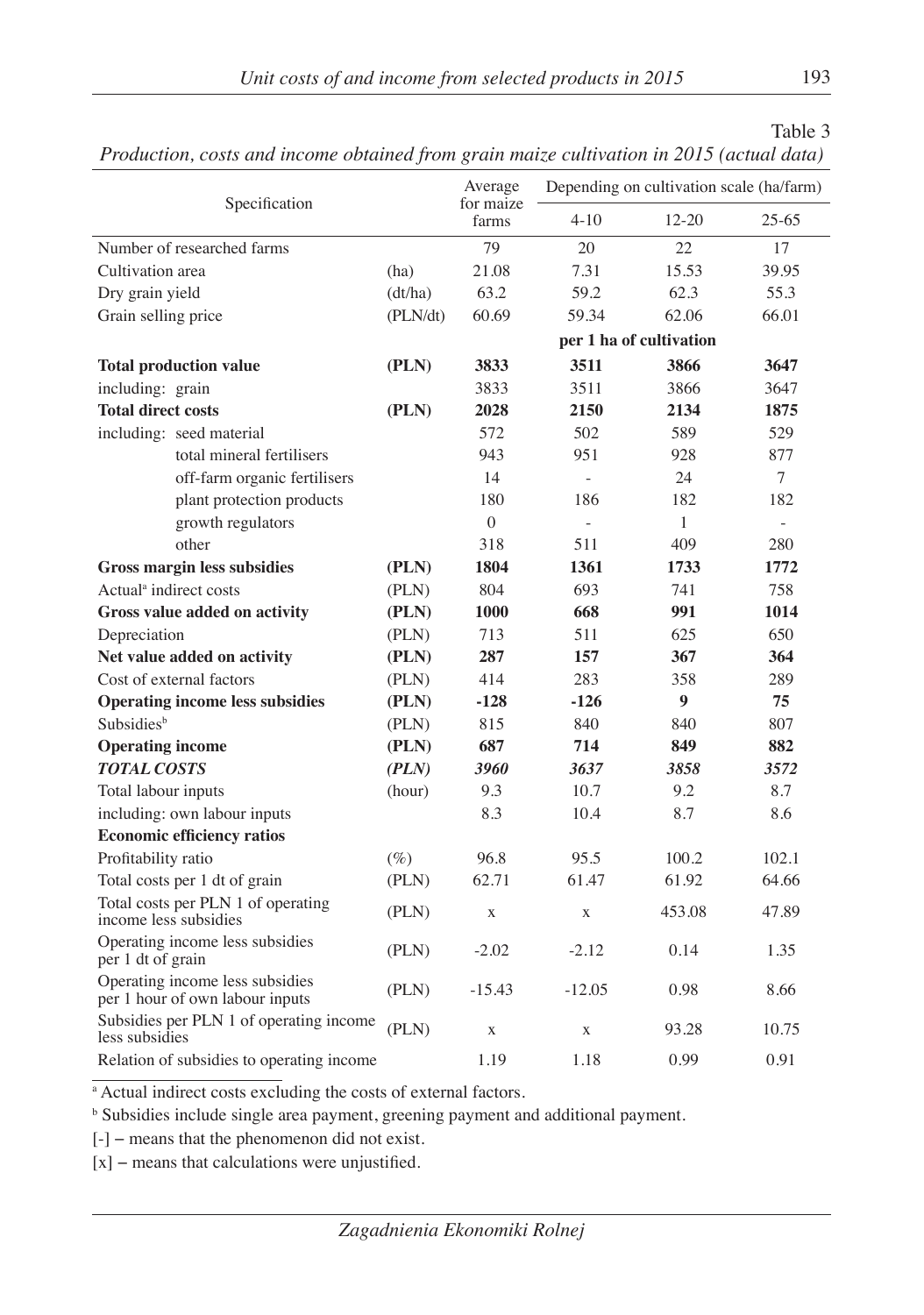| Specification                                                                 |        | Average<br>for maize | Depending on cultivation scale<br>(ha/farm) |           |           |  |
|-------------------------------------------------------------------------------|--------|----------------------|---------------------------------------------|-----------|-----------|--|
|                                                                               |        | farms                | $4 - 10$                                    | $12 - 20$ | $25 - 65$ |  |
| Net value added on activity                                                   |        | 287                  | 157                                         | 367       | 364       |  |
| Payment for own labour                                                        |        | 122                  | 154                                         | 128       | 127       |  |
| Operating income on involvement of capital<br>and management                  |        | 165                  | $\overline{4}$                              | 239       | 237       |  |
| Land costs                                                                    |        | 623                  | 620                                         | 621       | 624       |  |
| Cost of operating and fixed capital                                           | 81     | 25                   | 42                                          | 78        |           |  |
| <b>Management income less subsidies</b>                                       | $-539$ | $-641$               | $-424$                                      | $-466$    |           |  |
| Subsidies                                                                     |        | 815                  | 840                                         | 840       | 807       |  |
| <b>Management income</b>                                                      |        | 276                  | 199                                         | 416       | 341       |  |
| Cost of factors of production                                                 |        | 826                  | 799                                         | 791       | 829       |  |
| Economic costs                                                                |        | 4372                 | 4152                                        | 4290      | 4113      |  |
| Share of cost of factors of production<br>in economic costs                   | $(\%)$ | 18.9                 | 19.2                                        | 18.4      | 20.2      |  |
| Cost of factors of production<br>per 1 dt of grain                            | (PLN)  | 13.07                | 13.50                                       | 12.70     | 14.99     |  |
| Economic costs per 1 dt of grain                                              | (PLN)  | 69.18                | 70.14                                       | 68.86     | 74.38     |  |
| Relation of economic costs of production<br>of 1 dt of grain to selling price | $(\%)$ | 114.0                | 118.2                                       | 111.0     | 112.7     |  |

*Economic costs and management income depending on grain maize scale of cultivation in 2015 (PLN/ha)*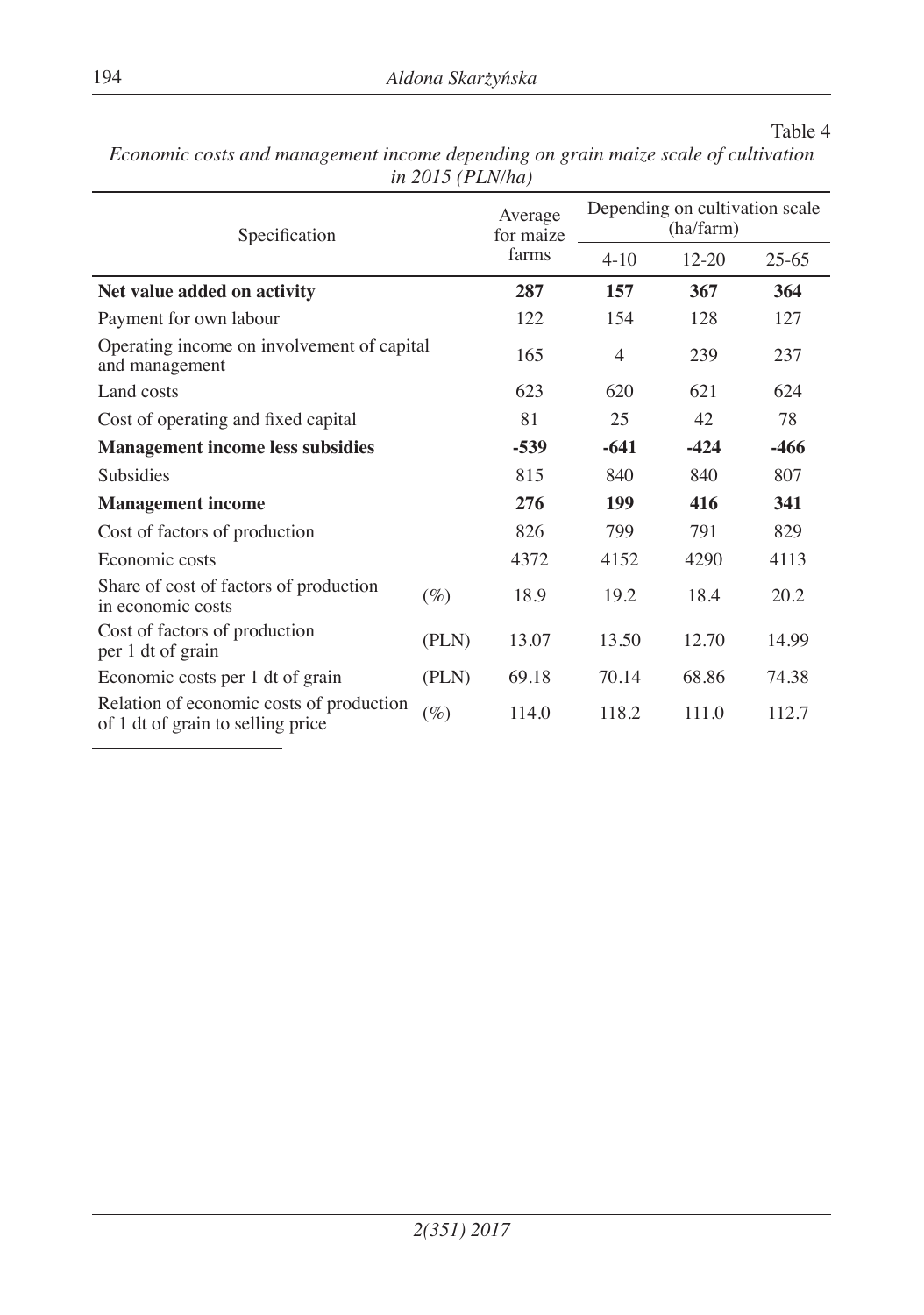| Table 5                                                                                    |
|--------------------------------------------------------------------------------------------|
| Production, costs and income obtained from edible potato cultivation in 2015 (actual data) |

| Specification                      |                                                                    |          | Average for<br>edible potato |                         | Depending on cultivation scale<br>(ha/farm) |                          |
|------------------------------------|--------------------------------------------------------------------|----------|------------------------------|-------------------------|---------------------------------------------|--------------------------|
|                                    |                                                                    |          | farms                        | $1 - 2$                 | $4 - 8$                                     | $10-33$                  |
|                                    | Number of researched farms                                         |          | 138                          | 59                      | 31                                          | 15                       |
| Cultivation area                   |                                                                    | (ha)     | 4.73                         | 1.34                    | 5.57                                        | 18.00                    |
| Potato yield <sup>a</sup>          |                                                                    | (dt/ha)  | 248                          | 218                     | 229                                         | 270                      |
| Potato selling price               |                                                                    | (PLN/dt) | 56.89                        | 62.99                   | 60.18                                       | 55.63                    |
|                                    |                                                                    |          |                              | per 1 ha of cultivation |                                             |                          |
|                                    | <b>Total production value</b>                                      | (PLN)    | 14 098                       | 13730                   | 13792                                       | 15 025                   |
| including: tubers                  |                                                                    |          | 14 098                       | 13 730                  | 13792                                       | 15 0 25                  |
| <b>Total direct costs</b>          |                                                                    | (PLN)    | 3 2 3 7                      | 2854                    | 3 3 1 2                                     | 3538                     |
|                                    | including: seed material                                           |          | 1 5 5 4                      | 1 701                   | 1696                                        | 1576                     |
|                                    | total mineral fertilisers                                          |          | 979                          | 621                     | 811                                         | 1 2 3 9                  |
|                                    | off-farm organic fertilisers                                       |          | 23                           | 36                      | 71                                          | $\overline{\phantom{a}}$ |
|                                    | plant protection products                                          |          | 520                          | 399                     | 553                                         | 582                      |
|                                    | growth regulators                                                  |          | 11                           | 6                       | 1                                           | 14                       |
|                                    | other                                                              |          | 150                          | 91                      | 181                                         | 128                      |
|                                    | <b>Gross margin less subsidies</b>                                 | (PLN)    | 10861                        | 10876                   | 10 479                                      | 11 487                   |
| Actual <sup>b</sup> indirect costs |                                                                    | (PLN)    | 2 1 9 1                      | 3016                    | 2 3 1 8                                     | 1841                     |
|                                    | Gross value added on activity                                      | (PLN)    | 8671                         | 7860                    | 8 1 6 1                                     | 9646                     |
| Depreciation                       |                                                                    | (PLN)    | 1835                         | 2 1 3 2                 | 1845                                        | 1838                     |
|                                    | Net value added on activity                                        | (PLN)    | 6836                         | 5728                    | 6316                                        | 7808                     |
|                                    | Cost of external factors                                           | (PLN)    | 982                          | 638                     | 967                                         | 1 3 5 8                  |
|                                    | <b>Operating income less subsidies</b>                             | (PLN)    | 5853                         | 5 0 9 0                 | 5 3 4 9                                     | 6450                     |
| <b>Subsidies<sup>c</sup></b>       |                                                                    | (PLN)    | 861                          | 877                     | 866                                         | 847                      |
| <b>Operating income</b>            |                                                                    | (PLN)    | 6 7 1 4                      | 5967                    | 6 2 1 5                                     | 7 298                    |
| <b>TOTAL COSTS</b>                 |                                                                    | (PLN)    | 8 2 4 5                      | 8639                    | 8443                                        | 8 5 7 5                  |
| Total labour inputs                |                                                                    | (hour)   | 81.6                         | 95.5                    | 86.8                                        | 64.9                     |
|                                    | including: own labour inputs                                       |          | 66.9                         | 78.2                    | 66.4                                        | 53.0                     |
|                                    | <b>Economic efficiency ratios</b>                                  |          |                              |                         |                                             |                          |
| Profitability ratio                |                                                                    | $(\%)$   | 171.0                        | 158.9                   | 163.4                                       | 175.2                    |
| Total costs per 1 dt of potatoes   |                                                                    | (PLN)    | 33.25                        | 39.63                   | 36.87                                       | 31.76                    |
|                                    | Total costs per PLN 1 of operating<br>income less subsidies        | (PLN)    | 1.41                         | 1.70                    | 1.58                                        | 1.33                     |
| per 1 dt of potatoes               | Operating income less subsidies                                    | (PLN)    | 23.60                        | 23.35                   | 23.36                                       | 23.89                    |
|                                    | Operating income less subsidies<br>per 1 hour of own labour inputs | (PLN)    | 87.48                        | 65.07                   | 80.55                                       | 121.75                   |
|                                    | Subsidies per PLN 1 of operating<br>income less subsidies          | (PLN)    | 0.15                         | 0.17                    | 0.16                                        | 0.13                     |
|                                    | Share of subsidies in operating income                             | $(\%)$   | 12.8                         | 14.7                    | 13.9                                        | 11.6                     |

a Potato yield less losses during storage. b Actual indirect costs excluding the costs of external factors.

c Subsidies include single area payment, greening payment and additional payment.

[-] − means that the phenomenon did not exist.

[x] – means that calculations were unjustified.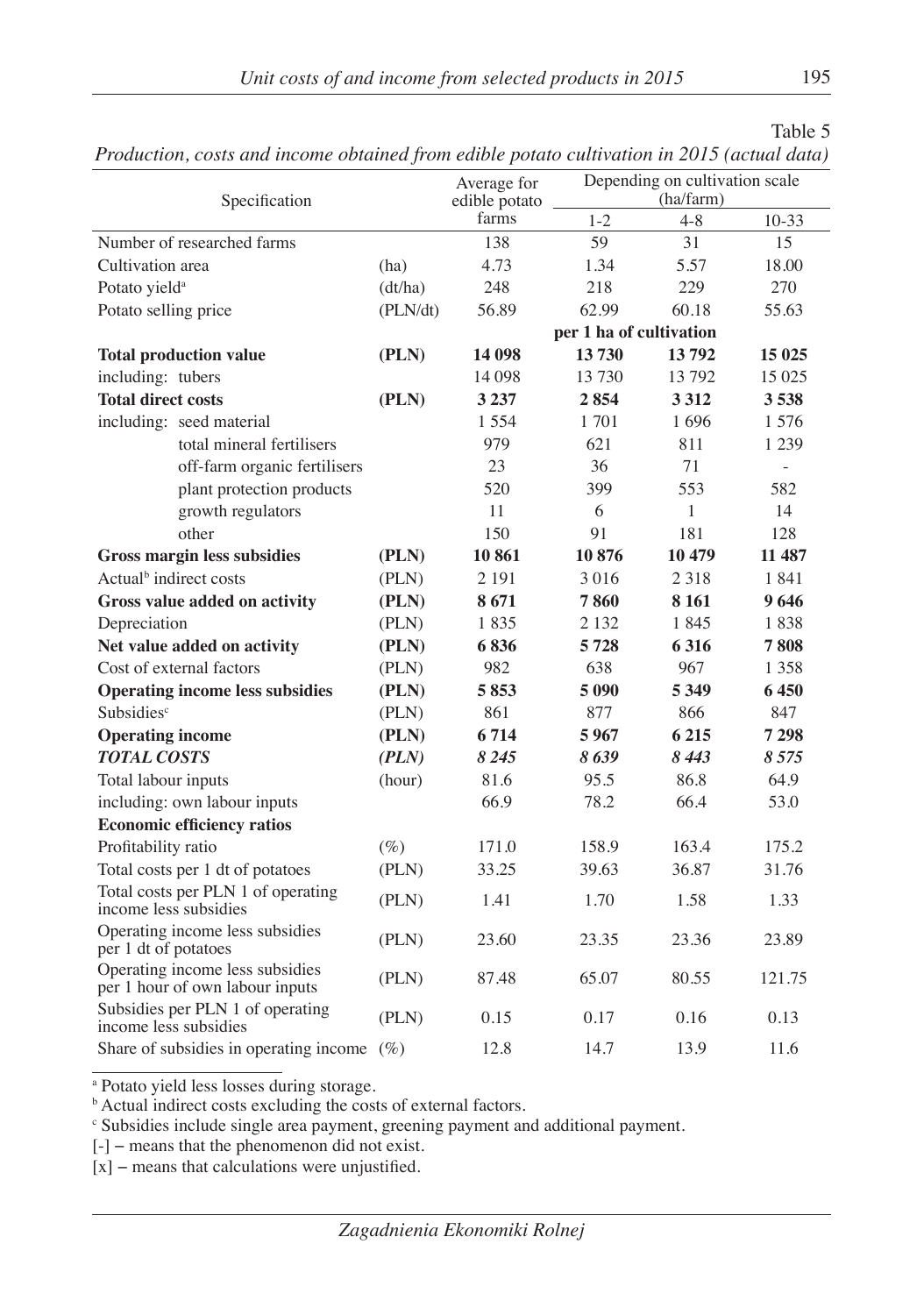| Specification                                                                  |        | Average<br>for edible | Depending on cultivation scale<br>(ha/farm) |         |         |  |
|--------------------------------------------------------------------------------|--------|-----------------------|---------------------------------------------|---------|---------|--|
|                                                                                |        | potato<br>farms       | $1 - 2$                                     | $4 - 8$ | $10-33$ |  |
| Net value added on activity                                                    |        | 6836                  | 5728                                        | 6316    | 7808    |  |
| Payment for own labour                                                         |        | 986                   | 1152                                        | 978     | 780     |  |
| <b>Operating income on involvement</b><br>of capital and management            |        | 5850                  | 4576                                        | 5338    | 7028    |  |
| Land costs                                                                     |        | 197                   | 191                                         | 200     | 242     |  |
| Cost of operating and fixed capital                                            |        | 157                   | 60                                          | 116     | 244     |  |
| <b>Management income less subsidies</b>                                        |        | 5496                  | 4325                                        | 5022    | 6542    |  |
| Subsidies                                                                      |        | 861                   | 877                                         | 866     | 847     |  |
| <b>Management income</b>                                                       |        | 6357                  | 5202                                        | 5888    | 7389    |  |
| Cost of factors of production                                                  |        | 1340                  | 1403                                        | 1294    | 1266    |  |
| Economic costs                                                                 |        | 8602                  | 9405                                        | 8769    | 8484    |  |
| Share of cost of factors of production<br>in economic costs                    | $(\%)$ | 15.6                  | 14.9                                        | 14.8    | 14.9    |  |
| Cost of factors of production per 1 dt<br>of potatoes                          | (PLN)  | 5.40                  | 6.44                                        | 5.65    | 4.69    |  |
| Economic costs per 1 dt of potatoes                                            | (PLN)  | 34.69                 | 43.14                                       | 38.29   | 31.42   |  |
| Relation of economic costs of production<br>of 1 dt of tubers to selling price | $(\%)$ | 61.0                  | 68.5                                        | 63.6    | 56.5    |  |

*Economic costs and management income depending on edible potato scale of cultivation in 2015 (PLN/ha)*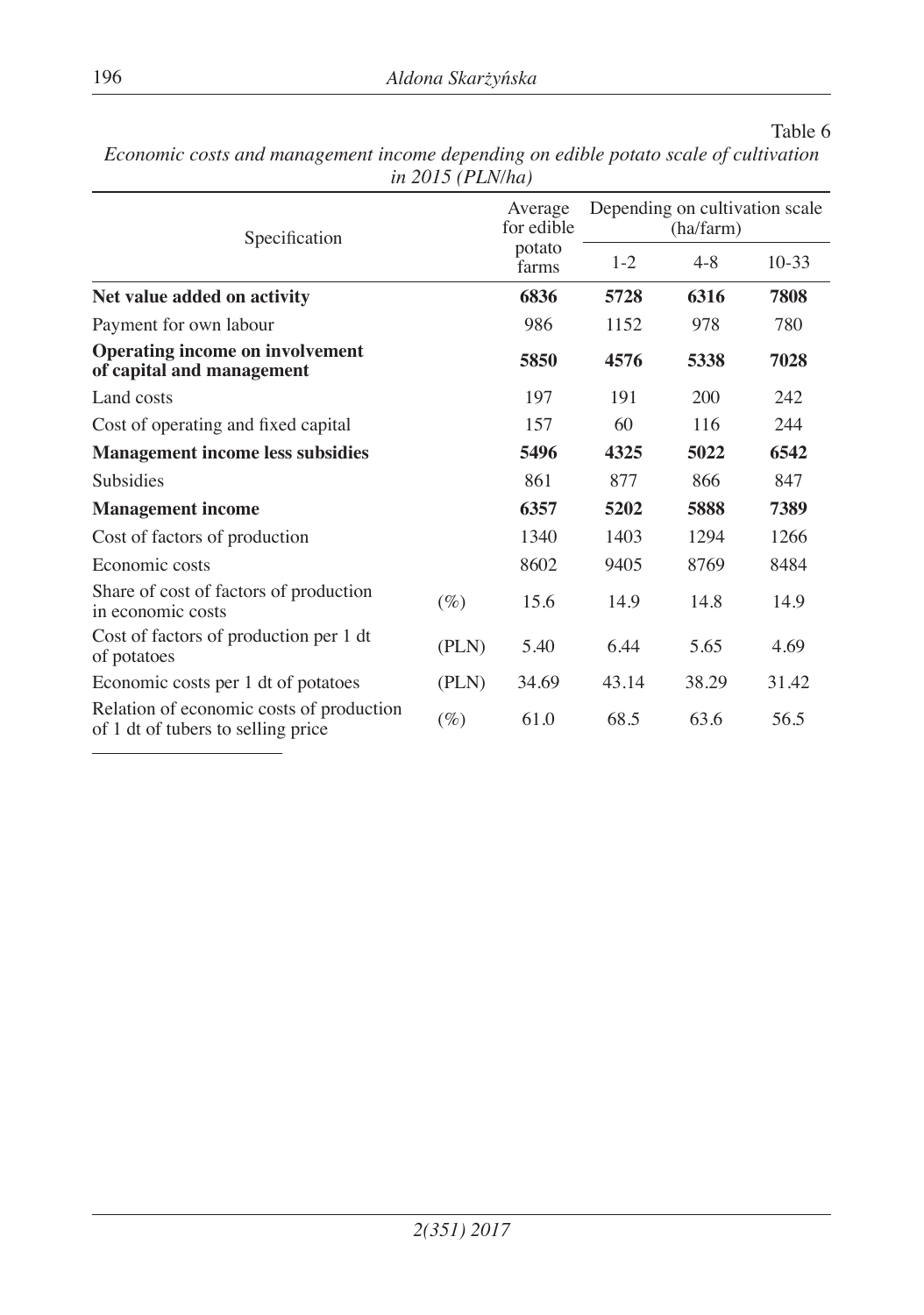|                                                                                           | Table 7 |
|-------------------------------------------------------------------------------------------|---------|
| Production, costs and income obtained from sweet lupine cultivation in 2015 (actual data) |         |

| 1 тойксион, созы ини теоте обнинси јтот змест прте синттитон ні 2015 (истин шин)<br>Specification |          | Average<br>for sweet | Depending on cultivation scale<br>(ha/farm) |                         |                          |  |
|---------------------------------------------------------------------------------------------------|----------|----------------------|---------------------------------------------|-------------------------|--------------------------|--|
|                                                                                                   |          | lupine farms         | $1-2$                                       | $4 - 8$                 | $10-35$                  |  |
| Number of researched farms                                                                        |          | 167                  | 35                                          | 44                      | 31                       |  |
| Cultivation area                                                                                  | (ha)     | 7.14                 | 1.59                                        | 5.59                    | 16.48                    |  |
| Seed yield                                                                                        | (dt/ha)  | 14.5                 | 15.2                                        | 14.6                    | 14.9                     |  |
| Seed selling price                                                                                | (PLN/dt) | 90.54                | 104.95                                      | 101.02                  | 84.39                    |  |
|                                                                                                   |          |                      |                                             | per 1 ha of cultivation |                          |  |
| <b>Total production value</b>                                                                     | (PLN)    | 1309                 | 1591                                        | 1473                    | 1257                     |  |
| including: seed                                                                                   |          | 1309                 | 1591                                        | 1473                    | 1257                     |  |
| <b>Total direct costs</b>                                                                         | (PLN)    | 529                  | 621                                         | 606                     | 514                      |  |
| including: seed material                                                                          |          | 257                  | 283                                         | 290                     | 255                      |  |
| total mineral fertilisers                                                                         |          | 153                  | 196                                         | 181                     | 140                      |  |
| off-farm organic fertilisers                                                                      |          | 1                    | 11                                          | $\overline{2}$          | $\overline{\phantom{a}}$ |  |
| plant protection products                                                                         |          | 106                  | 119                                         | 118                     | 103                      |  |
| growth regulators                                                                                 |          | 9                    | 10                                          | 11                      | 11                       |  |
| other                                                                                             |          | 3                    | 3                                           | $\overline{4}$          | 5                        |  |
| <b>Gross margin less subsidies</b>                                                                | (PLN)    | 780                  | 969                                         | 866                     | 743                      |  |
| Actual indirect costs <sup>a</sup>                                                                | (PLN)    | 341                  | 382                                         | 345                     | 341                      |  |
| Gross value added on activity                                                                     | (PLN)    | 439                  | 588                                         | 521                     | 402                      |  |
| Depreciation                                                                                      | (PLN)    | 303                  | 266                                         | 247                     | 215                      |  |
| Net value added on activity                                                                       | (PLN)    | 136                  | 322                                         | 274                     | 187                      |  |
| Cost of external factors                                                                          | (PLN)    | 93                   | 66                                          | 83                      | 94                       |  |
| <b>Operating income less subsidies</b>                                                            | (PLN)    | 43                   | 256                                         | 191                     | 94                       |  |
| <b>Subsidies</b> <sup>b</sup>                                                                     | (PLN)    | 1232                 | 1293                                        | 1261                    | 1210                     |  |
| <b>Operating income</b>                                                                           | (PLN)    | 1274                 | 1549                                        | 1452                    | 1303                     |  |
| <b>TOTAL COSTS</b>                                                                                | (PLN)    | 1266                 | 1335                                        | 1282                    | 1163                     |  |
| Total labour inputs                                                                               | (hour)   | 5.8                  | 10.3                                        | 6.0                     | 5.4                      |  |
| including: own labour inputs                                                                      |          | 5.4                  | 10.2                                        | 5.8                     | 4.9                      |  |
| Economic efficiency ratios                                                                        |          |                      |                                             |                         |                          |  |
| Profitability ratio                                                                               | $(\%)$   | 103.4                | 119.2                                       | 114.9                   | 108.0                    |  |
| Total costs per 1 dt of seed                                                                      | (PLN)    | 87.59                | 88.06                                       | 87.92                   | 78.11                    |  |
| Total costs per PLN 1 of operating<br>income less subsidies                                       | (PLN)    | 29.68                | 5.21                                        | 6.71                    | 12.44                    |  |
| Operating income less subsidies<br>per 1 dt of seed                                               | (PLN)    | 2.95                 | 16.90                                       | 13.09                   | 6.28                     |  |
| Operating income less subsidies<br>per 1 hour of own labour inputs                                | (PLN)    | 7.93                 | 25.03                                       | 32.92                   | 19.08                    |  |
| Subsidies per PLN 1 of operating<br>income less subsidies                                         | (PLN)    | 28.88                | 5.05                                        | 6.61                    | 12.93                    |  |
| Share of subsidies in operating<br>income                                                         | $(\%)$   | 96.7                 | 83.5                                        | 86.9                    | 92.8                     |  |

a Actual indirect costs excluding the costs of external factors.

<sup>b</sup> Subsidies include payments to protein crops, single area payment, greening payment and additional payment.

[-] − means that the phenomenon did not exist.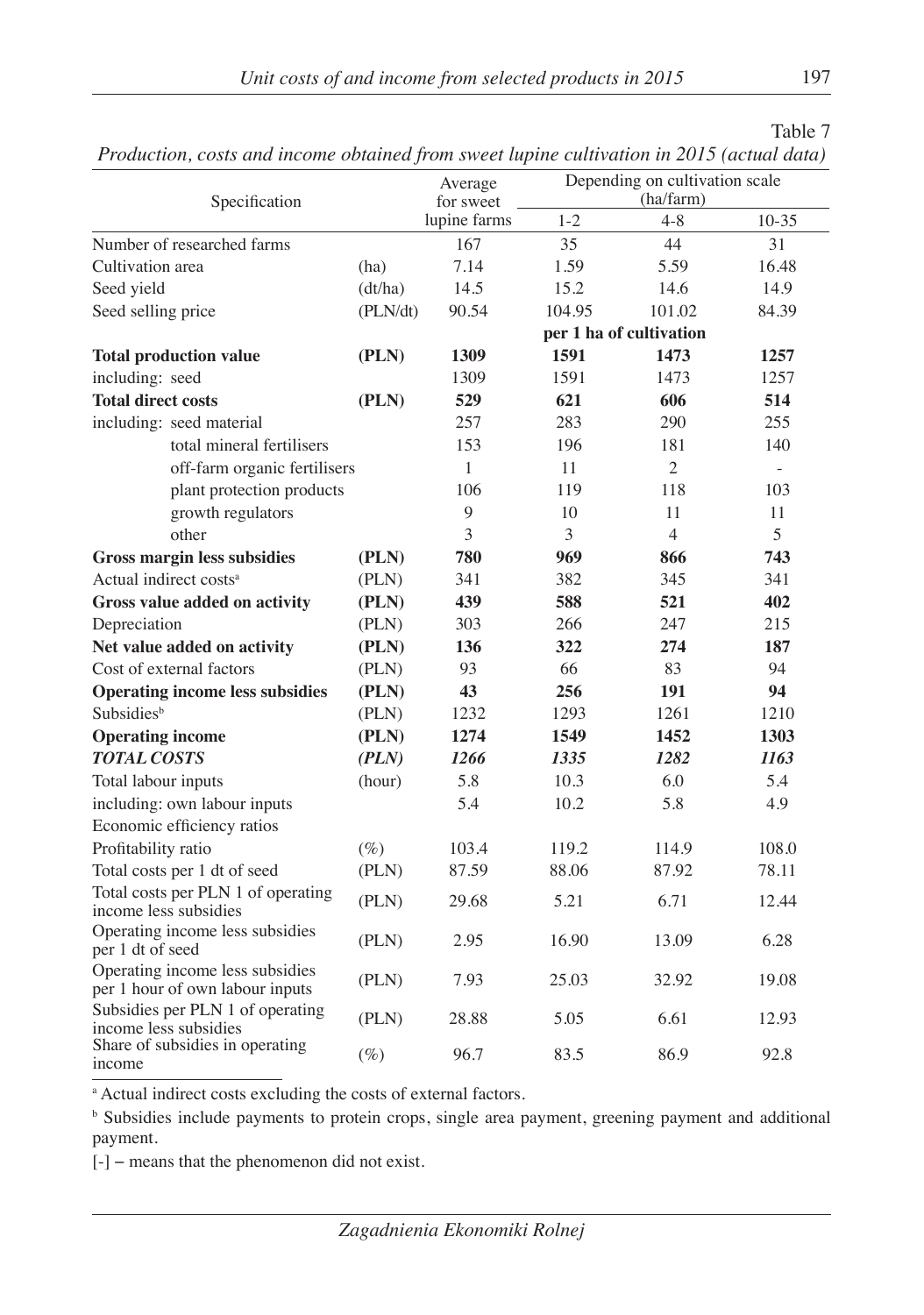| Specification                                                                |        | Average for<br>sweet lupine |         | Depending on cultivation scale<br>(ha/farm) |         |  |  |
|------------------------------------------------------------------------------|--------|-----------------------------|---------|---------------------------------------------|---------|--|--|
|                                                                              |        | farms                       | $1 - 2$ | $4 - 8$                                     | $10-35$ |  |  |
| Net value added on activity                                                  |        | 136                         | 322     | 274                                         | 187     |  |  |
| Payment for own labour                                                       |        | 79                          | 151     | 85                                          | 72      |  |  |
| <b>Operating income on involvement</b><br>of capital and management          |        | 57                          | 172     | 189                                         | 115     |  |  |
| Land costs                                                                   |        | 160                         | 162     | 158                                         | 139     |  |  |
| Cost of operating and fixed capital                                          |        | 9                           | 7       | 7                                           | 7       |  |  |
| <b>Management income less subsidies</b>                                      |        | $-112$                      | 3       | 24                                          | $-31$   |  |  |
| Subsidies                                                                    |        | 1232                        | 1293    | 1261                                        | 1210    |  |  |
| <b>Management income</b>                                                     |        | 1120                        | 1296    | 1285                                        | 1179    |  |  |
| Cost of factors of production                                                |        | 248                         | 320     | 251                                         | 218     |  |  |
| Economic costs                                                               |        | 1420                        | 1588    | 1449                                        | 1287    |  |  |
| Share of cost of factors of production<br>in economic costs                  | $(\%)$ | 17.4                        | 20.1    | 17.3                                        | 16.9    |  |  |
| Cost of factors of production<br>per 1 dt of seed                            | (PLN)  | 17.14                       | 21.10   | 17.19                                       | 14.61   |  |  |
| Economic costs per 1 dt of seed                                              | (PLN)  | 98.27                       | 104.79  | 99.39                                       | 86.45   |  |  |
| Relation of economic costs of production<br>of 1 dt of seed to selling price | $(\%)$ | 108.5                       | 99.8    | 98.4                                        | 102.4   |  |  |

*Economic costs and management income depending on sweet lupine scale of cultivation in 2015 (PLN/ha)*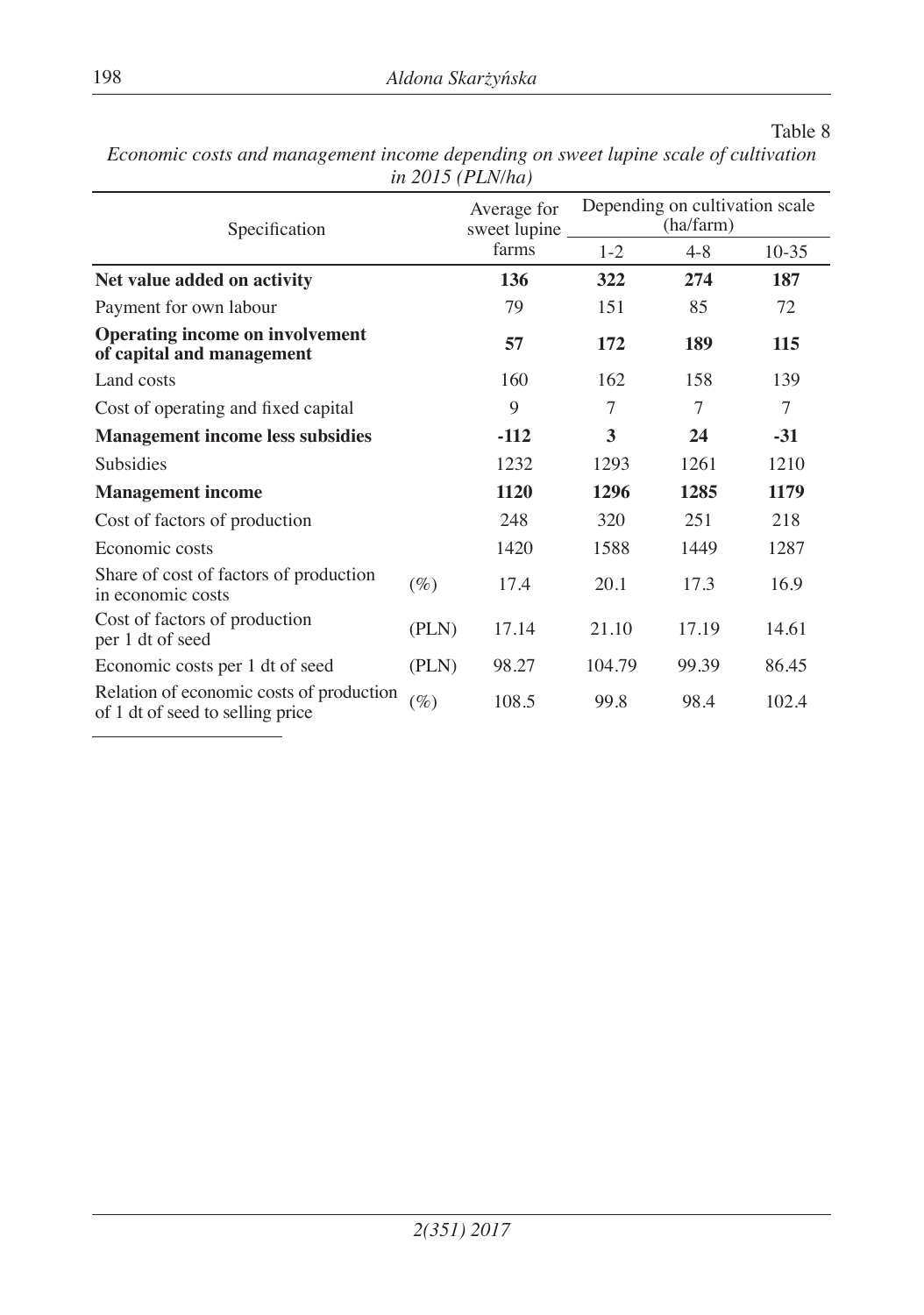|                                                                    | Specification                          |          | Average<br>for fodder pea<br>farms | Depending on cultivation scale<br>(ha/farm) |                          |
|--------------------------------------------------------------------|----------------------------------------|----------|------------------------------------|---------------------------------------------|--------------------------|
|                                                                    |                                        |          |                                    | $1 - 3$                                     | $5 - 15$                 |
| Number of researched farms                                         |                                        |          | 87                                 | 49                                          | 19                       |
| Cultivation area                                                   |                                        | (ha)     | 4.18                               | 1.88                                        | 8.38                     |
| Seed yield                                                         |                                        | (dt/ha)  | 26.1                               | 28.8                                        | 24.2                     |
| Seed selling price                                                 |                                        | (PLN/dt) | 99.80                              | 91.56                                       | 101.79                   |
|                                                                    |                                        |          | per 1 ha of cultivation            |                                             |                          |
| <b>Total production value</b>                                      |                                        | (PLN)    | 2604                               | 2638                                        | 2466                     |
| including: seed                                                    |                                        |          | 2602                               | 2638                                        | 2460                     |
| <b>Total direct costs</b>                                          |                                        | (PLN)    | 906                                | 906                                         | 954                      |
| including:                                                         | seed material                          |          | 427                                | 412                                         | 463                      |
|                                                                    | total mineral fertilisers              |          | 294                                | 279                                         | 331                      |
|                                                                    | off-farm organic fertilisers           |          | $\overline{\phantom{a}}$           | $\overline{\phantom{a}}$                    | $\overline{\phantom{a}}$ |
|                                                                    | plant protection products              |          | 179                                | 208                                         | 155                      |
|                                                                    | growth regulators                      |          | 6                                  | 6                                           | 5                        |
|                                                                    | other                                  |          | 1                                  | 1                                           |                          |
|                                                                    | <b>Gross margin less subsidies</b>     | (PLN)    | 1698                               | 1733                                        | 1512                     |
| Actual <sup>a</sup> indirect costs                                 |                                        | (PLN)    | 517                                | 633                                         | 451                      |
|                                                                    | Gross value added on activity          | (PLN)    | 1181                               | 1100                                        | 1060                     |
| Depreciation                                                       |                                        | (PLN)    | 421                                | 570                                         | 377                      |
|                                                                    | Net value added on activity            | (PLN)    | 760                                | 530                                         | 684                      |
| Cost of external factors                                           |                                        | (PLN)    | 259                                | 174                                         | 276                      |
|                                                                    | <b>Operating income less subsidies</b> | (PLN)    | 501                                | 356                                         | 407                      |
| Subsidies <sup>b</sup>                                             |                                        | (PLN)    | 1236                               | 1281                                        | 1201                     |
| <b>Operating income</b>                                            |                                        | (PLN)    | 1737                               | 1636                                        | 1608                     |
| <b>TOTAL COSTS</b>                                                 |                                        | (PLN)    | 2103                               | 2282                                        | 2058                     |
| Total labour inputs                                                |                                        | (hour)   | 7.0                                | 8.3                                         | 6.7                      |
|                                                                    | including: own labour inputs           |          | 6.8                                | 8.3                                         | 6.7                      |
|                                                                    | <b>Economic efficiency ratios</b>      |          |                                    |                                             |                          |
| Profitability ratio                                                |                                        | $(\%)$   | 123.8                              | 115.6                                       | 119.8                    |
| Total costs per 1 dt of seed                                       |                                        | (PLN)    | 80.67                              | 79.21                                       | 85.16                    |
| Total costs per PLN 1 of operating<br>income less subsidies        |                                        | (PLN)    | 4.20                               | 6.42                                        | 5.05                     |
| Operating income less subsidies<br>per 1 dt of seed                |                                        | (PLN)    | 19.22                              | 12.35                                       | 16.85                    |
| Operating income less subsidies<br>per 1 hour of own labour inputs |                                        | (PLN)    | 73.87                              | 42.98                                       | 61.05                    |
| Subsidies per PLN 1 of operating<br>income less subsidies          |                                        | (PLN)    | 2.47                               | 3.60                                        | 2.95                     |
| Share of subsidies in operating income                             |                                        | $(\%)$   | 71.2                               | 78.3                                        | 74.7                     |

*Production, costs and income obtained from fodder pea cultivation in 2015 (actual data)*

a Actual indirect costs excluding the costs of external factors.

<sup>b</sup> Subsidies include payments to protein crops, single area payment, greening payment and additional payment.

[-] − means that the phenomenon did not exist.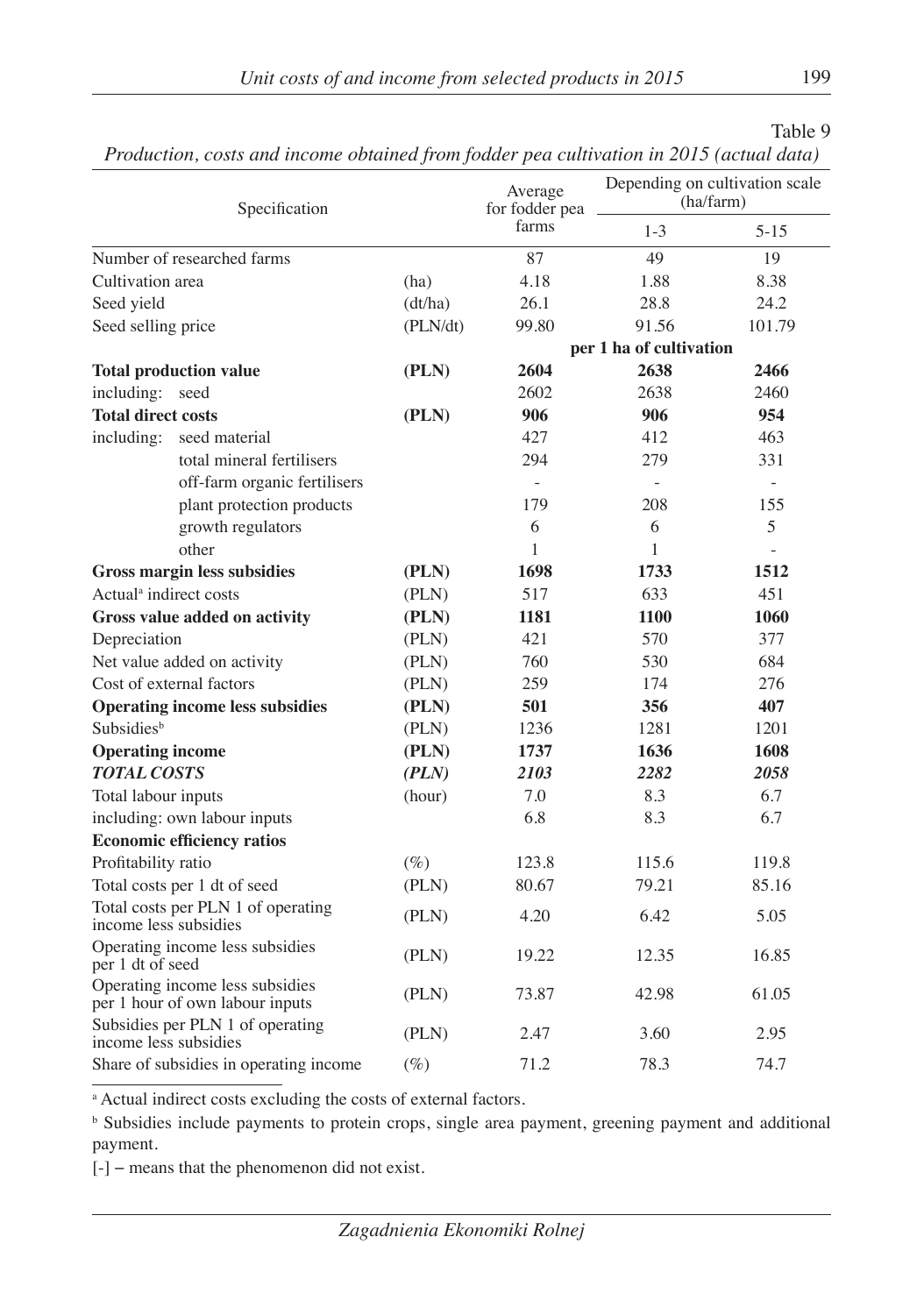| Specification                                                                |        | Average for<br>fodder pea<br>farms | Depending on cultivation scale<br>(ha/farm) |          |
|------------------------------------------------------------------------------|--------|------------------------------------|---------------------------------------------|----------|
|                                                                              |        |                                    | $1 - 3$                                     | $5 - 15$ |
| Net value added on activity                                                  | 760    | 530                                | 684                                         |          |
| Payment for own labour                                                       |        | 100                                | 122                                         | 98       |
| <b>Operating income on involvement</b><br>of capital and management          |        | 660                                | 408                                         | 585      |
| Land costs                                                                   |        | 205                                | 205                                         | 197      |
| Cost of operating and fixed capital                                          |        | 12                                 | 9                                           | 14       |
| <b>Management income less subsidies</b>                                      | 442    | 194                                | 374                                         |          |
| <b>Subsidies</b>                                                             |        | 1236                               | 1281                                        | 1201     |
| <b>Management income</b>                                                     | 1678   | 1475                               | 1575                                        |          |
| Cost of factors of production                                                |        | 318                                | 336                                         | 309      |
| Economic costs                                                               |        | 2162                               | 2444                                        | 2091     |
| Share of cost of factors of production<br>in economic costs                  | $(\%)$ | 14.7                               | 13.7                                        | 14.8     |
| Cost of factors of production<br>per 1 dt of seed                            | (PLN)  | 12.18                              | 11.66                                       | 12.80    |
| Economic costs per 1 dt of seed                                              | (PLN)  | 82.93                              | 84.83                                       | 86.53    |
| Relation of economic costs of production<br>of 1 dt of seed to selling price | $(\%)$ | 83.1                               | 92.7                                        | 85.0     |

*Economic costs and management income depending on fodder pea scale of cultivation in 2015 (PLN/ha)*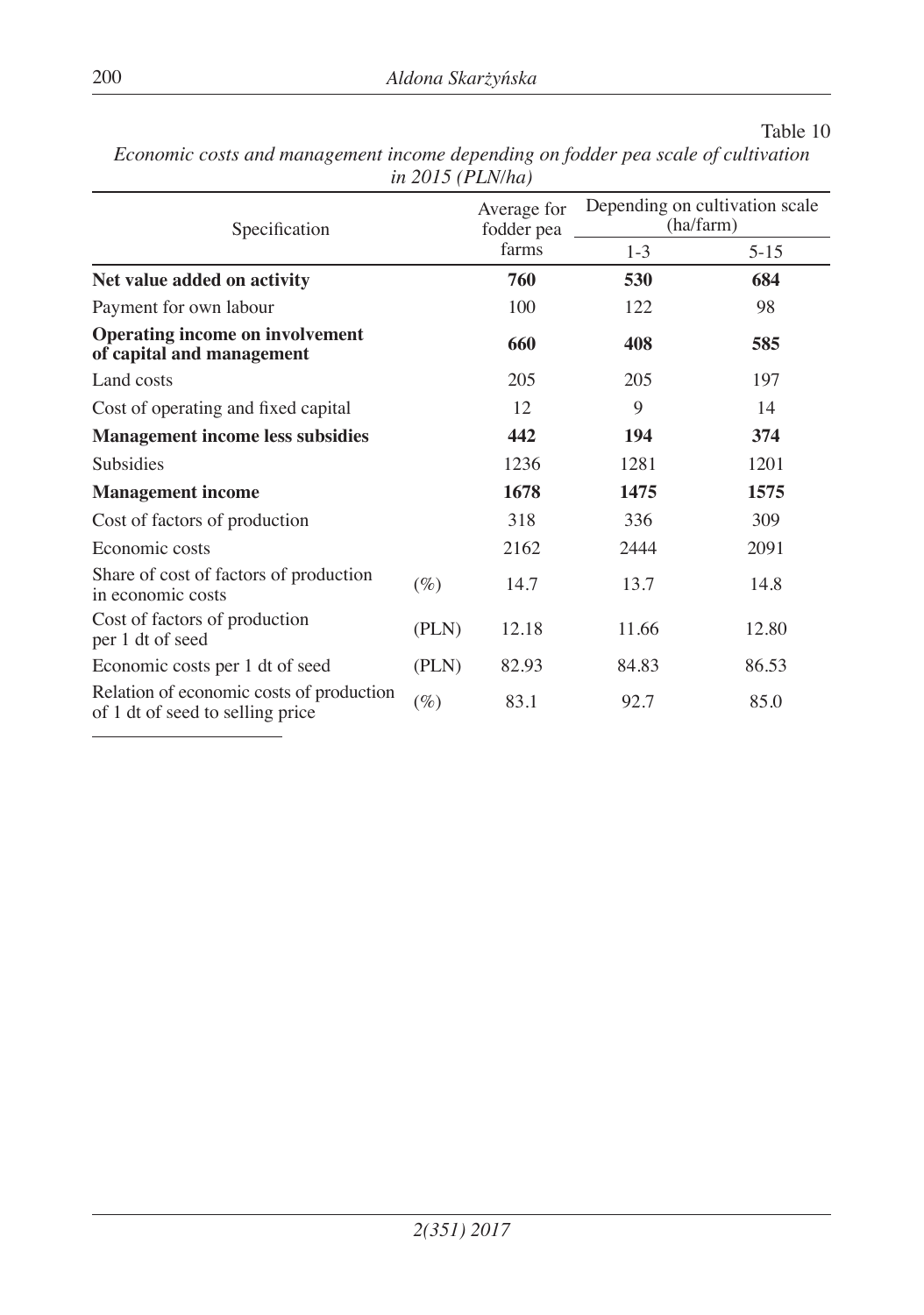|--|--|

| Specification                                                      |          | Average<br>for soybean  | Depending on cultivation scale<br>(ha/farm) |           |  |
|--------------------------------------------------------------------|----------|-------------------------|---------------------------------------------|-----------|--|
|                                                                    |          | farms                   | $1 - 3$                                     | $5 - 12$  |  |
| Number of researched farms                                         |          | 53                      | 20                                          | 16        |  |
| Cultivation area                                                   | (ha)     | 5.38                    | 1.92                                        | 8.36      |  |
| Seed yield                                                         | (dt/ha)  | 13.1                    | 14.0                                        | 13.6      |  |
| Seed selling price                                                 | (PLN/dt) | 117.65                  | 118.64                                      | 120.19    |  |
|                                                                    |          | per 1 ha of cultivation |                                             |           |  |
| <b>Total production value</b>                                      | (PLN)    | 1537                    | 1659                                        | 1631      |  |
| including: seed                                                    |          | 1537                    | 1659                                        | 1631      |  |
| <b>Total direct costs</b>                                          | (PLN)    | 1108                    | 1097                                        | 1038      |  |
| including: seed material                                           |          | 565                     | 563                                         | 504       |  |
| total mineral fertilisers                                          |          | 394                     | 354                                         | 395       |  |
| off-farm organic fertilisers                                       |          |                         |                                             | $\bar{a}$ |  |
| plant protection products                                          |          | 128                     | 168                                         | 104       |  |
| growth regulators                                                  |          | 12                      | 13                                          | 16        |  |
| other                                                              |          | 9                       | $\Omega$                                    | 19        |  |
| <b>Gross margin less subsidies</b>                                 | (PLN)    | 429                     | 562                                         | 593       |  |
| Actual <sup>a</sup> indirect costs                                 | (PLN)    | 412                     | 438                                         | 472       |  |
| Gross value added on activity                                      | (PLN)    | 17                      | 124                                         | 121       |  |
| Depreciation                                                       | (PLN)    | 284                     | 352                                         | 261       |  |
| Net value added on activity                                        | (PLN)    | $-267$                  | $-228$                                      | $-140$    |  |
| Cost of external factors                                           | (PLN)    | 162                     | 42                                          | 189       |  |
| <b>Operating income less subsidies</b>                             | (PLN)    | $-429$                  | $-270$                                      | $-328$    |  |
| Subsidiesb                                                         | (PLN)    | 1251                    | 1284                                        | 1238      |  |
| <b>Operating income</b>                                            | (PLN)    | 822                     | 1014                                        | 909       |  |
| <b>TOTAL COSTS</b>                                                 | (PLN)    | 1966                    | 1929                                        | 1959      |  |
| Total labour inputs                                                | (hour)   | 6.7                     | 9.2                                         | 6.2       |  |
| including: own labour inputs                                       |          | 6.6                     | 9.2                                         | 6.1       |  |
| <b>Economic efficiency ratios</b>                                  |          |                         |                                             |           |  |
| Profitability ratio                                                | $(\%)$   | 78.2                    | 86.0                                        | 83.2      |  |
| Total costs per 1 dt of seed                                       | (PLN)    | 150.51                  | 137.95                                      | 144.40    |  |
| Operating income less subsidies<br>per 1 dt of seed                | (PLN)    | $-32.86$                | $-19.32$                                    | $-24.21$  |  |
| Operating income less subsidies<br>per 1 hour of own labour inputs | (PLN)    | $-65.13$                | $-29.38$                                    | $-54.14$  |  |
| Relation of subsidies to operating<br>income                       |          | 1.52                    | 1.27                                        | 1.36      |  |

*Production, costs and income obtained from soybean cultivation in 2015 (actual data)*

a Actual indirect costs excluding the costs of external factors.

<sup>b</sup> Subsidies include payments to protein crops, single area payment, greening payment and additional payment.

*Zagadnienia Ekonomiki Rolnej*

[-] − means that the phenomenon did not exist.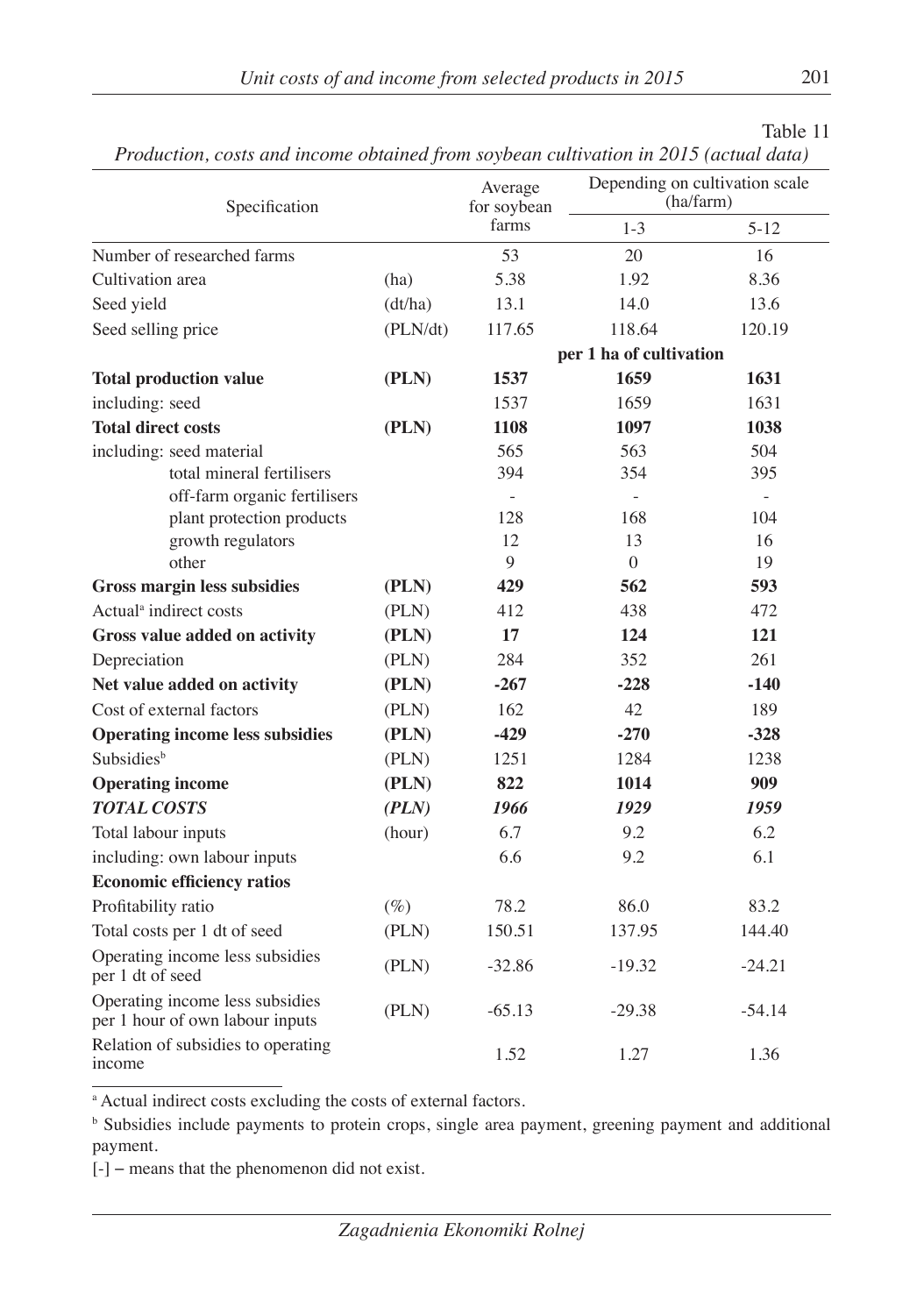| Specification                                                                |        | Average<br>for soybean<br>farms | Depending on cultivation scale<br>(ha/farm) |          |
|------------------------------------------------------------------------------|--------|---------------------------------|---------------------------------------------|----------|
|                                                                              |        |                                 | $1 - 3$                                     | $5 - 12$ |
| Net value added on activity                                                  |        | $-267$                          | $-228$                                      | $-140$   |
| Payment for own labour                                                       |        | 97                              | 135                                         | 89       |
| <b>Operating income on involvement</b><br>of capital and management          |        | $-364$                          | $-363$                                      | $-229$   |
| Land costs                                                                   |        | 244                             | 265                                         | 206      |
| Cost of operating and fixed capital                                          |        | 11                              | 11                                          | 9        |
| <b>Management income less subsidies</b>                                      | $-619$ | $-639$                          | -445                                        |          |
| Subsidies                                                                    |        | 1251                            | 1284                                        | 1238     |
| <b>Management income</b>                                                     |        | 632                             | 645                                         | 793      |
| Cost of factors of production                                                |        | 352                             | 411                                         | 305      |
| Economic costs                                                               |        | 2155                            | 2298                                        | 2076     |
| Share of cost of factors of production<br>in economic costs                  | $(\%)$ | 16.3                            | 17.9                                        | 14.7     |
| Cost of factors of production<br>per 1 dt of seed                            | (PLN)  | 26.94                           | 29.43                                       | 22.49    |
| Economic costs per 1 dt of seed                                              | (PLN)  | 165.04                          | 164.37                                      | 152.99   |
| Relation of economic costs of production<br>of 1 dt of seed to selling price | $(\%)$ | 140.3                           | 138.6                                       | 127.3    |

*Economic costs and management income depending on soybean scale of cultivation in 2015 (PLN/ha)*